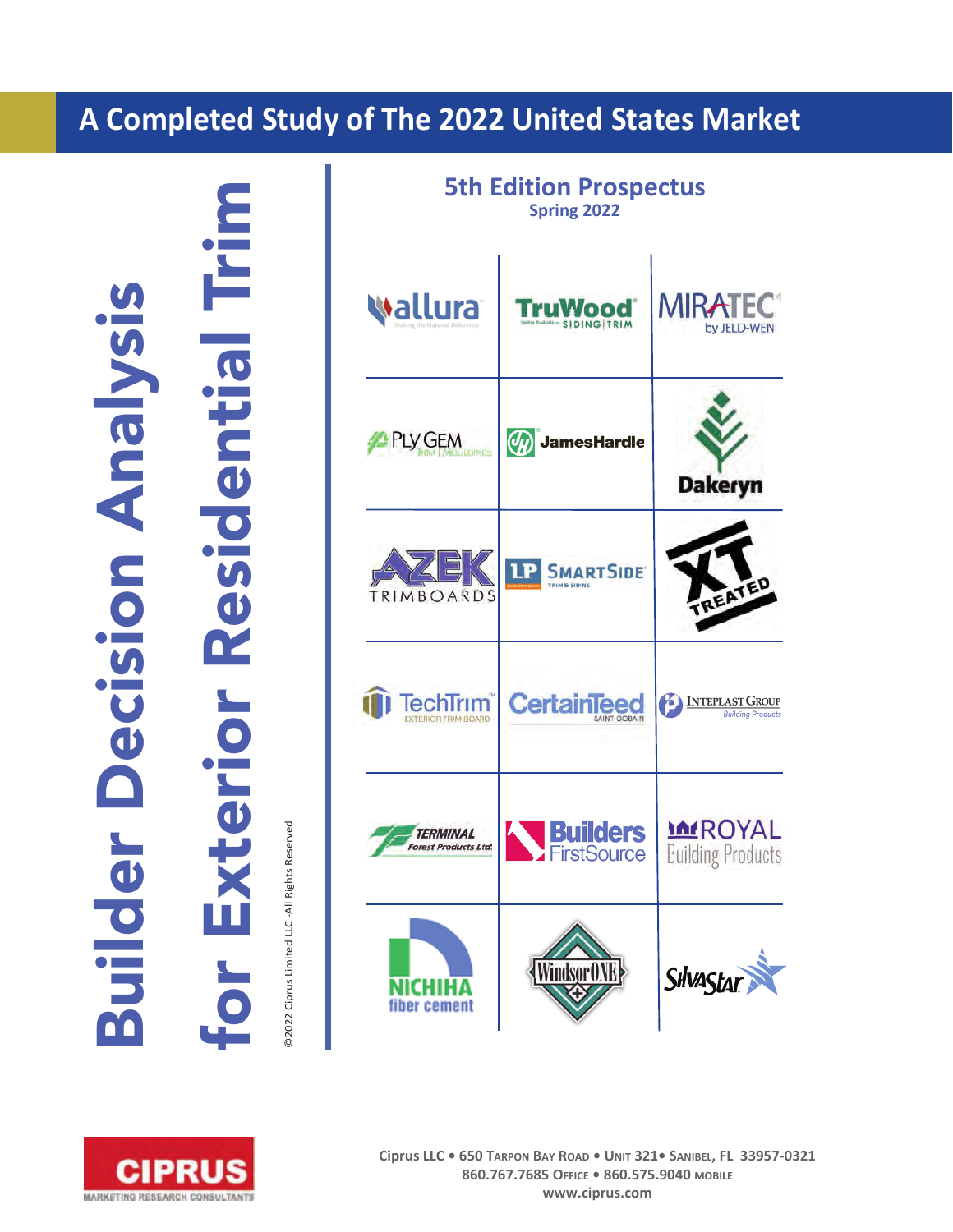## **Exterior Residential Trim - Completed Study Prospectus**

# **A Comprehensive Study of the U.S. Market for Manmade and Primed Branded Wood Trim is Now Available for Sale in its Entirety or by Chapter.**

Ciprus Limited LLC is pleased to announce the completion of our fifth Edition of The Builder Decision Analysis of Exterior Residential Trim - A Multi-Sponsored Study of United States Market. The report, represents over 6 months of exhaustive research, including in excess of 481 in-depth telephone interviews with small, medium large and mega builders across the United States. The report is presented in PDF format consisting of 825 pages of detailed analysis in matrix format.

The research provides a thorough review of the decision making process for all leading types and brands of man-made and primed branded wood trim installed in starter, move-up and luxury homes.



**Source: Ciprus Builder & Remodeler Interviews (Spring 2022)**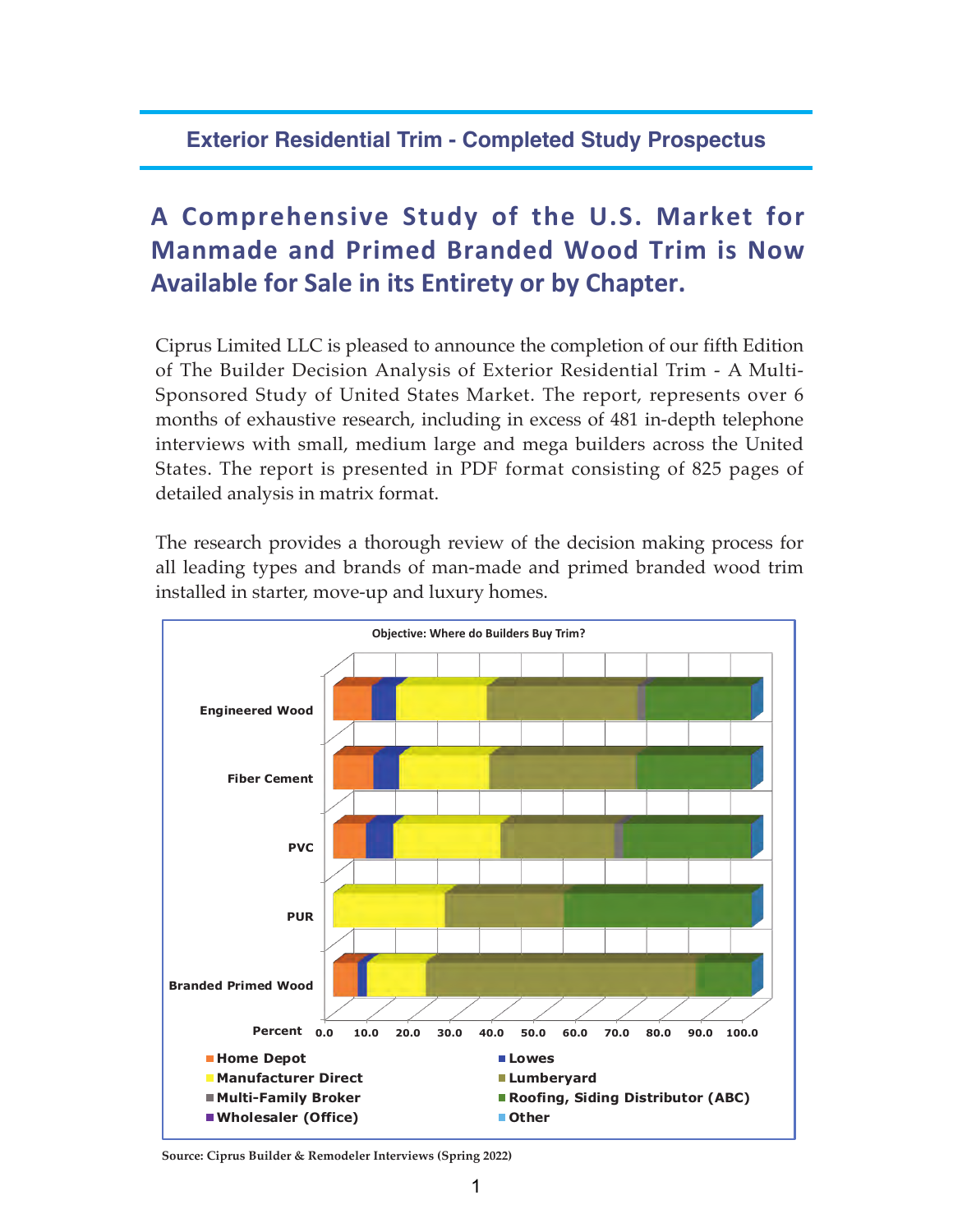## **Exterior Residential Trim - Completed Study Prospectus**

**A Comprehensive Research Plan to determine who is the ultimate decision maker in the choice of trim as well as what factors are important to builders in a statistical survey among 481 small, medium, large and mega builders in the U.S.**

Regional differences are documented in the Northeast, South, Midcentral and Western geographical areas. The study presents the average lineal feet and width of trim and fascia by housing type - starter, move-up and luxury by builder size and region. Key questions include where builders look for information about man-made and wood trim, what is their usage history by type and brand of trim and with what types of cladding do they install each type of trim. The impact of the COVID-19 was also assessed on trim purchasing.

|                                                                               | <b>5 Trim Types</b>                                                                  |                                                                                                                                         | <b>4 Builder Sizes</b>                                                               |
|-------------------------------------------------------------------------------|--------------------------------------------------------------------------------------|-----------------------------------------------------------------------------------------------------------------------------------------|--------------------------------------------------------------------------------------|
| 1. Engineered Wood 2. Fiber Cement<br>3. Cellular PVC<br>5. PUR               | 6. Branded Primed Wood                                                               | 1. Small - 1-49 Units per Year<br>2. Medium - 50-149 Units per Year<br>3. Large 150-299 Units per Year<br>4. Mega - 300+ Units per Year |                                                                                      |
|                                                                               | <b>4 U.S. Regions</b>                                                                |                                                                                                                                         | <b>3 Housing Types</b>                                                               |
| 1. Northeast<br>3. MidCentral                                                 | 2. South<br>4. West                                                                  | 1. Starter $\sim$ 1,500 SF<br>2. Move-Up $\sim$ 2,200 SF<br>3. Luxury $\sim$ 3,200 SF                                                   |                                                                                      |
|                                                                               | 24+ Brands & Types of Trim Included                                                  |                                                                                                                                         |                                                                                      |
| Azek® All Brands<br>Certain Teed All Brands<br>Checrest<br>Dak Trim<br>Fypon@ | Kleer™ See Royal<br>MiraTEC®JELD-WEN<br>NichiTrim™<br>Allura® Trim<br><b>Plygem®</b> | Royal All Brands<br>SilvaStar™<br>SmartSide® LP<br>TechTrim <sup>TM</sup><br>BuildersFirst                                              | TruWood® Trim<br>Tuf® Board<br><b>Terminal Forest</b><br>Unprimed SPF<br>Windsor-One |
| HardieTrim®                                                                   | RealTrim™                                                                            | TruExterior® Royal                                                                                                                      | XT Trim-Belco                                                                        |

Additional questions include whether trim is used as siding, for other applications such as louvers, panel surrounds or shutters. The impact of the COVID-19 pandemic was also assessed. Geographic differences in usage are documented as well. What factors are important to builders in selecting a brand of trim, where builders buy their trim and why they prefer this source. Do builders purchase their trim as part of the siding package, roofing package or as an individual component is also included as well as what would it take for a builder to switch brands of trim as where they look for information on trim.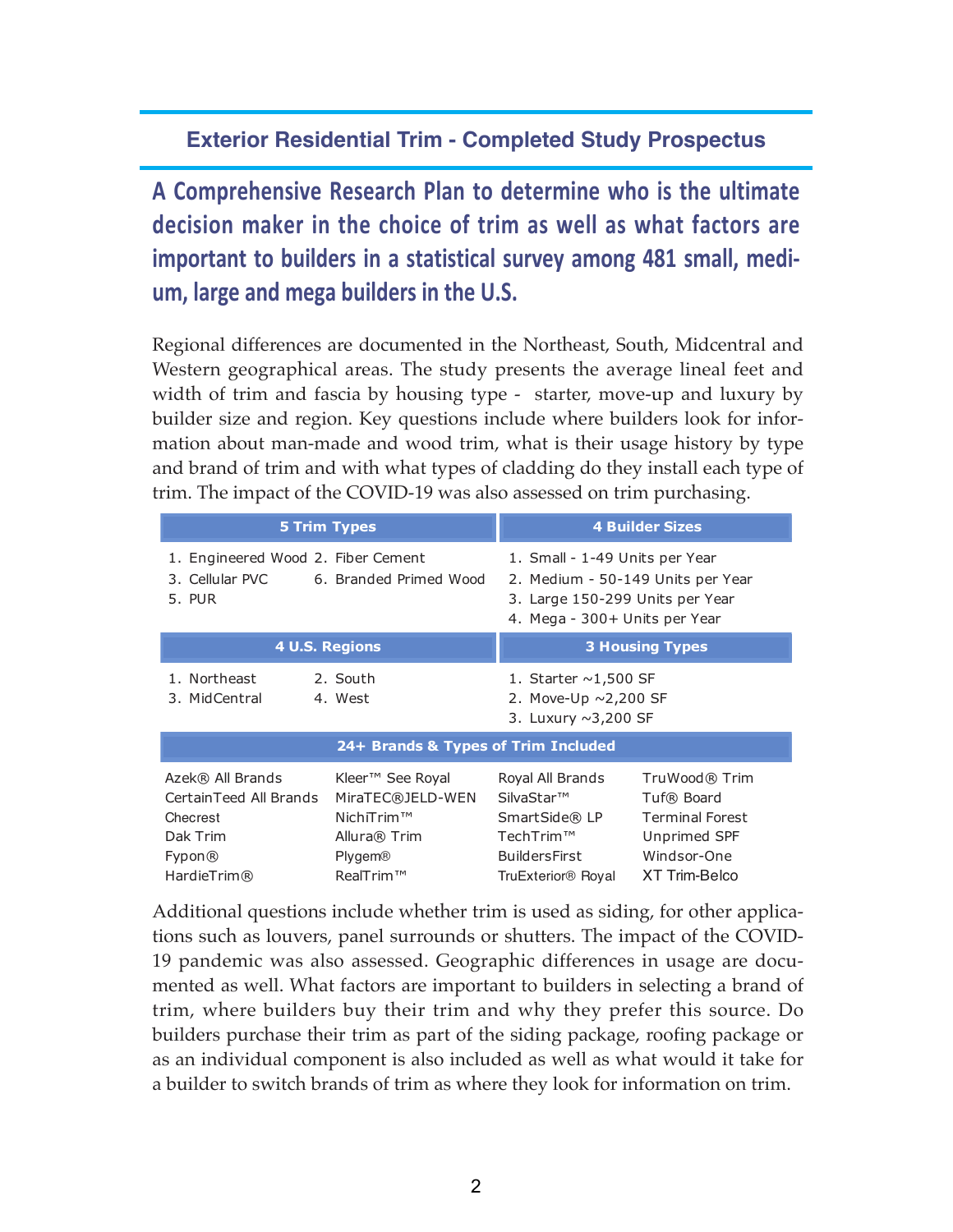## **Exterior Residential Trim Completed Study Prospectus**

## **Highlights What is contained in the 2022 5th Edition**

Answers to the previous questions are contained in the completed report and provide powerful analytical tools for use in strategic, marketing and sales planning and business development.

| <b>Changes for 2022</b>                                | New questions include leadtime expectations as well as the<br>impact of the COVID-19 pandemic on trim purchasing.                                                                                                                  |
|--------------------------------------------------------|------------------------------------------------------------------------------------------------------------------------------------------------------------------------------------------------------------------------------------|
| <b>Sample Selection</b>                                | Small, medium and large builders were selected on a<br>random basis with mega builders being drawn from the<br>Professional Builder Giants List.                                                                                   |
| <b>Brands Combined for 2022</b>                        | At the request of Charter Subscribers, brand names have been<br>combined into one umbrella brand. VersaTEX has been<br>combined with Azek. Boral and Kleer have been combined<br>with Royal Building Products.                     |
| <b>Additional Uses for Trim</b>                        | Additional uses include: batten cladding, electrical box<br>surrounds, fixture mounts, fixture mounts, flower boxes, gable<br>pediments, louvers, panel work, quoins, sills, spirals & finials,<br>tile vent.                      |
| <b>Growth Rates</b>                                    | Anticipated growth rates are provided for each brand of trim<br>by region.                                                                                                                                                         |
| <b>Brand Market Size</b><br><b>Average Lineal Feet</b> | Also included in the research is the market size and share<br>of each type and brand fo trim. Market share is presented for<br>manufacturers by the type of trim they produce. The share of<br>each type of trim is also included. |
| Trim & Cladding<br>& Soffit Mix]                       | The types of cladding with which each type and brand<br>of trim is installed is summarized by type and brand of<br>trim by region.                                                                                                 |
| <b>Brand Specific Data</b>                             | Analysis by brand is provided by trim material, by<br>region, builder size, as well as housing type<br>including starter, move-up, luxury.                                                                                         |
| <b>Matrix Data</b>                                     | All information is provided in matrix format by the key<br>parameters in the research, including geographic area,                                                                                                                  |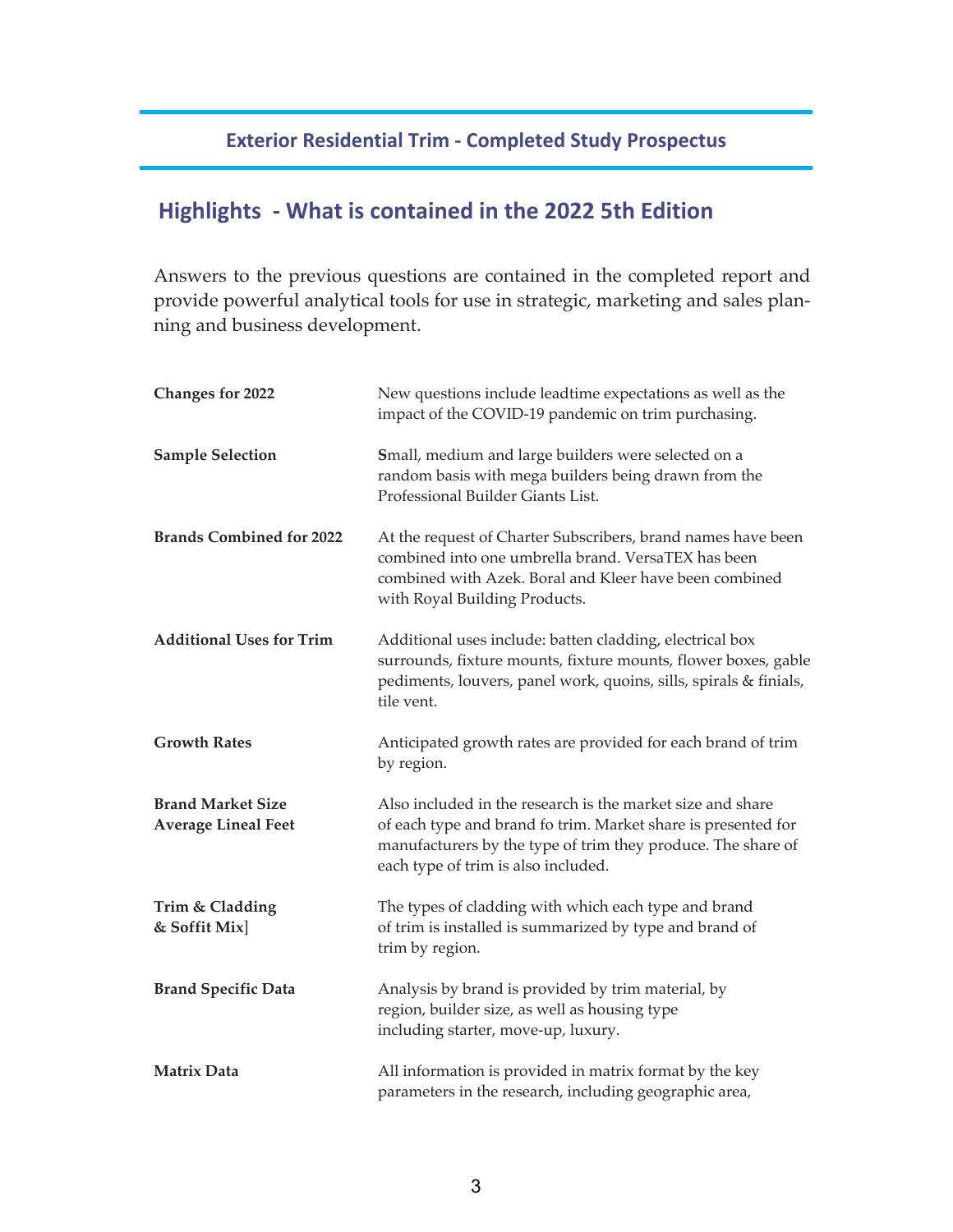## **Price List Effective June 20, 2022**

# **Now Available in its Entirety or By One or More of the 6 Product Chapters all in an Indexed PDF Version.**

### **Complete Report Includes all 6 Product Chapters**

The complete report contains 825 pages of data, charts, tables, summary tables, graphs and detailed analysis of the types and brands of trim used by builder size and housing type by region. The study documents installations of trim materials by builder size, geographic region and housing type - starter, move-up and luxury.

This study is the most comprehensive analysis of its type published in one easily referenced document. The information has been developed through an extensive database of 481 detailed interviews with builders across the United States as well as a detailed analysis of the data captured from the builders interviewed.

**Each subscription** either the full report or individual chapters include index PDF versions on via secure download. *All subscriptions include unlimited telephone consultation.*

For more information please call John Ciprus at (860) 575-9040, or e-mail: john.ciprus@ciprus.com.

| <b>Report and Chapter</b>          | Complete                 | <b>Pricing Schedule - Individual Chapters</b> |                 |              |                           |                                         |
|------------------------------------|--------------------------|-----------------------------------------------|-----------------|--------------|---------------------------|-----------------------------------------|
| Description                        | Report                   | Engineered<br>Wood                            | Fiber<br>Cement | Cellular PVC | Poly<br>Urethane<br>(PUR) | <b>Branded</b><br><b>Primed</b><br>Wood |
| All Prices Include 3 Copies        | \$19,000                 | \$6,000                                       | \$6,000         | \$6,000      | \$6,000                   | \$6,000                                 |
| <b>Total Pages</b>                 | 773                      | 314                                           | 314             | 314          | 314                       | 314                                     |
| <b>Phase 1 Report</b>              | 188                      | 197                                           | 197             | 197          | 197                       | 197                                     |
| Introduction                       | 6                        | 6                                             | 6               | 6            | 6                         | 6                                       |
| <b>Executive Summary</b>           | 12                       | 12                                            | 12              | 12           | 12                        | 12                                      |
| Market Size and Share (Manufacture | 13                       | 7                                             | 7               | 7            | 7                         | 7                                       |
| The Sample & Construction Data     | 104                      | 119                                           | 119             | 119          | 119                       | 119                                     |
| Brand Recognition & Brands Used    | 53                       | 53                                            | 53              | 53           | 53                        | 53                                      |
| <b>Product Chapters</b>            | 585                      | 117                                           | 117             | 117          | 117                       | 117                                     |
| Brand Awareness & Share Among B    |                          | $\overline{a}$                                |                 |              |                           |                                         |
| <b>Cladding Types Used</b>         | $\overline{\phantom{a}}$ | $\overline{\phantom{0}}$                      |                 |              | -                         |                                         |
| Growth Ranges                      |                          | $\overline{a}$                                |                 |              | -                         |                                         |
| Decision Makers & Influeners       |                          |                                               |                 |              |                           |                                         |
| Trim Sources - Stregths & Weaknes  | ٠                        | $\overline{\phantom{0}}$                      |                 |              |                           |                                         |

Ciprus LLC • 650 Tarpon Bay Road • Unit 321 • Sanibel, FL 33957-0321

**\* Orders for more than one chapter will receive a 10% discount.**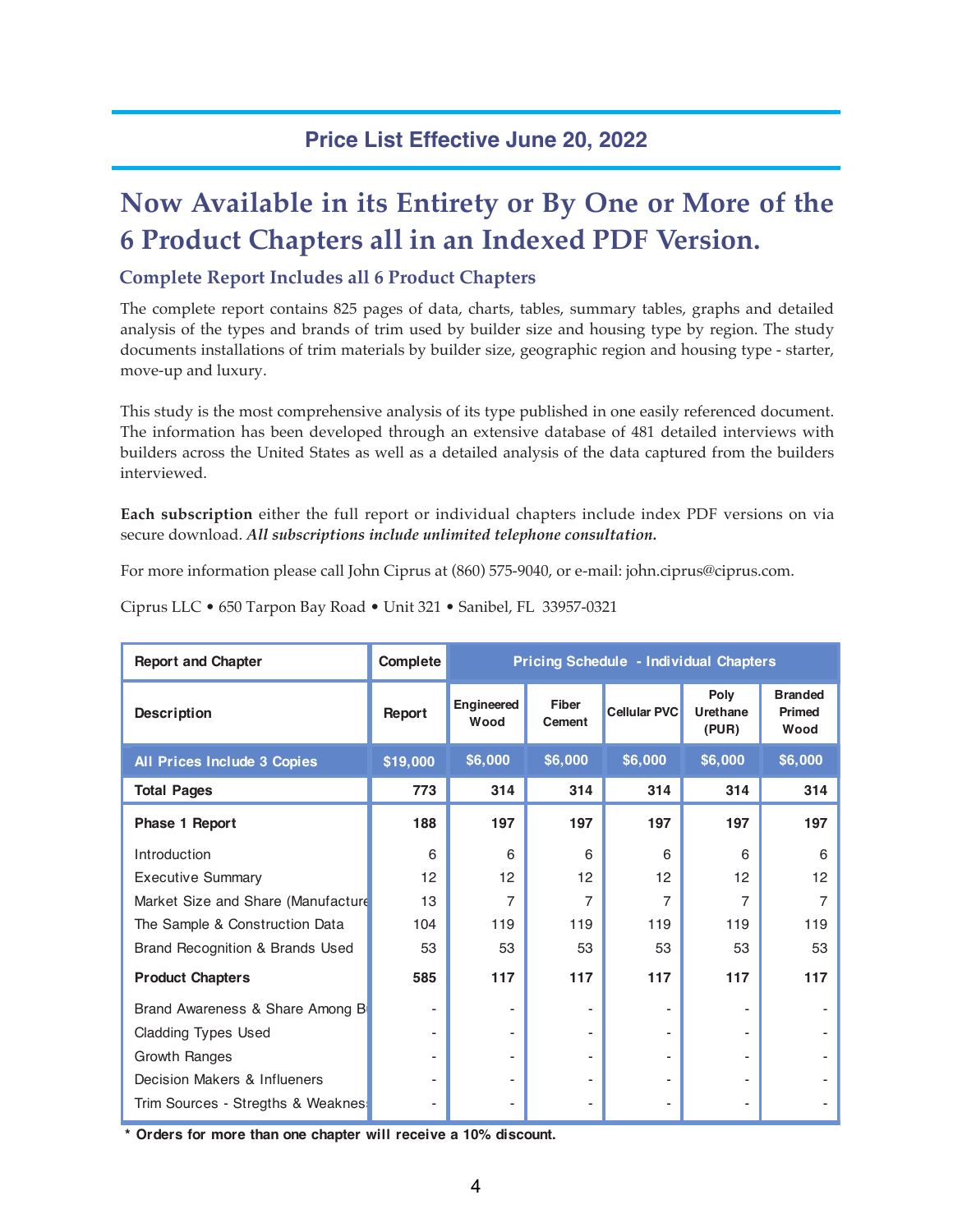# **Table of Contents - Executive Summary & Introduction**

## *Introduction* **25 Pages**

1. Research Objectives

### Table Number

| Table Number |                                 |
|--------------|---------------------------------|
|              | <b>Executive Summary</b>        |
|              |                                 |
| 6.           | Questionnaire and Weighted Data |
| 5.           | <b>Housing Type Sizes</b>       |
| -4.          | <b>Regional Definitions</b>     |
| 3.           | <b>Builder Size Definitions</b> |
| 2.           | <b>Report Organization</b>      |
|              | Sources of Data                 |

| 2.  | Objective - Brand Recognition - Un-Aided                                                             |
|-----|------------------------------------------------------------------------------------------------------|
| З.  | Objective - Who is the decision maker by type of trim?                                               |
| 4.  | Objective - Who are the Influencers by type of trim?                                                 |
| 5.  | Objective - Where do builders look for information regarding trim?                                   |
| 6.  | Objective - Where do builders buy trim?                                                              |
| 7.  | Objective - What factors are important in the decision process - Top 5?                              |
| 8.  | Objective - How long have builders been using trim by type?                                          |
| 9.  | Objective - How much trim & fascia is used by housing type?                                          |
| 10. | Objective - How have your exterior trim purchasing habits been affected by the COVID-19 pandemic     |
| 11. | Objective - How do you anticipate your trim purchasing to change once the pandemic is under control? |
| 12. | Objective - What Would It Take to Switch to a New Brand of Trim?                                     |
|     |                                                                                                      |
| 13. | Market Size of the Man-Made Trim Market by Key Segments                                              |
| 14. | Engineered Wood - 2022 Segment Size - Key Producer Share                                             |
| 15. | Fiber Cement - 2022 Segment Size - Key Producer Share                                                |
| 16. | PVC - 2022 Segment Size - Key Producer Share                                                         |
| 17. | Branded Primed Wood - 2022 Segment Size - Key Producer Share                                         |
|     |                                                                                                      |

## **Table of Contents - The Sample & Construction Data**

### Chart Number **119 Pages**

à.

à.

- 1. Number of Units Completed Annually By Builder Size
- 2. Number of Units Completed Annually By Region
- ..................... 3. Percent of Residential Units - Starter, Move Up & Luxury By Builder Size
- 4. Percent of Residential Units Starter, Move Up & Luxury By Region
- 5. Total Average Lineal Footage of Trim & Fascia Used on Starter, Move-Up and Luxury Homes

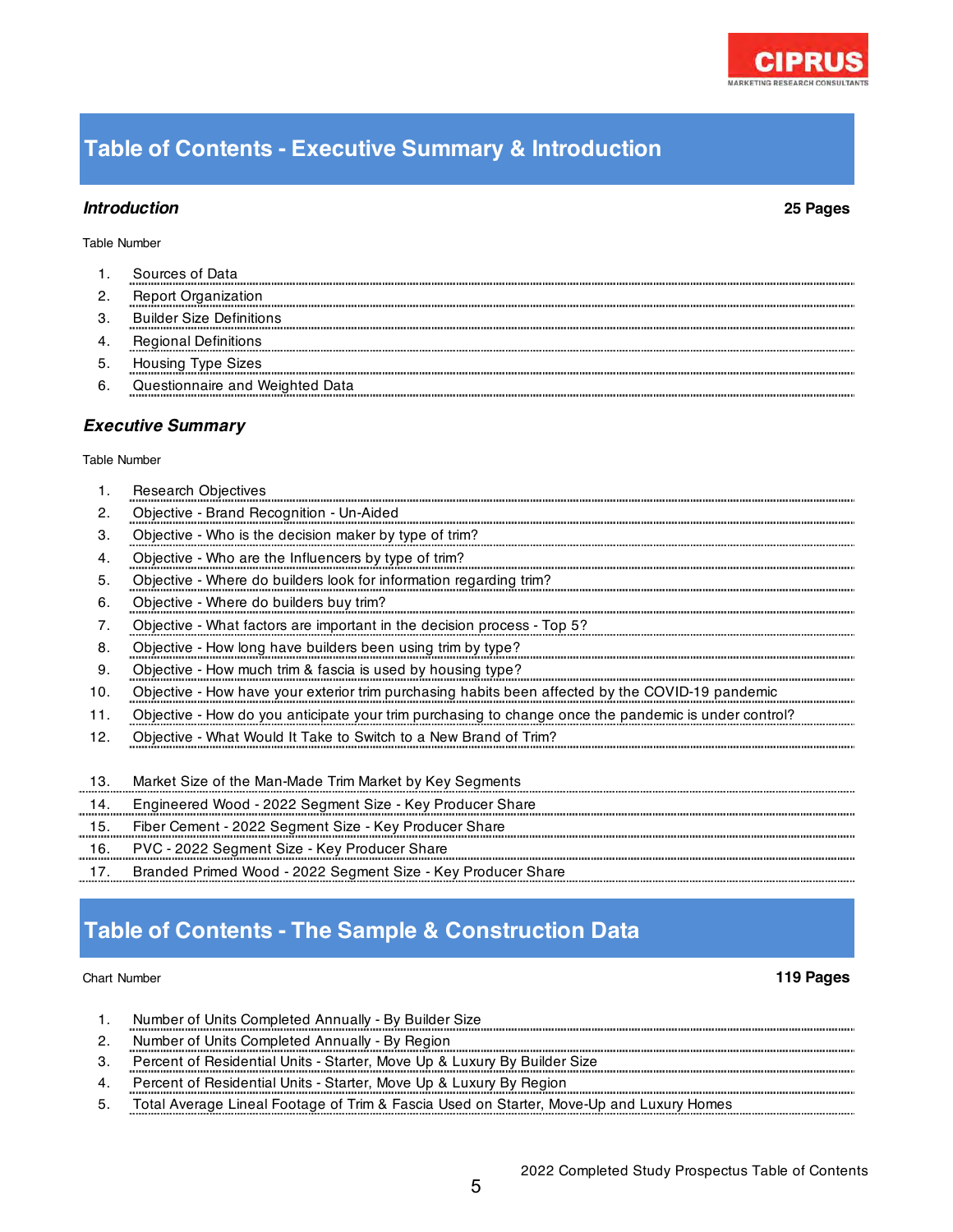

| 6.  | Total Average Lineal Footage of Trim & Fascia Used by Builder Size      |
|-----|-------------------------------------------------------------------------|
|     | Total Average Lineal Footage of Trim & Fascia Used by Region            |
| 8.  | Do You Use Any Trim as Siding - by Housing Type?                        |
| 8A  | Percent of trim installed smooth, woodgrain or sandstone                |
| 9.  | Do You Use Trim for Any Other Applications?                             |
| 10. | What Percentage of Your Trim Package is Comprised of Mouldings?         |
| 11. | What is the Mix of Trim by Width                                        |
| 12. | What is the Mix of Trim by Width by Housing Type?                       |
| 13. | What is the Mix of Trim by Width by Region?                             |
| 14. | How Many Squares of Soffit do you Use on Typical Unit - By Housing Type |
| 15. | What are the Most Common Moldings You Use?                              |
| 16. | What Would it Take to Switch to a New Brand of Trim?                    |

17. COVID 19 - How have your ext res trim purchasing habits changed since the pandemic started?

18. How do you expect your trim purchasing to change with the pandemic under control?

| 1.  | Completed Sample by Builder Size and By Region                                      |
|-----|-------------------------------------------------------------------------------------|
| 2.  | Number of Units Completed Annually - By Builder Size                                |
| 3.  | Number of Units Completed Annually - By Region                                      |
| 4.  | Percent of Residential Units - Starter, Move Up & Luxury By Builder Size            |
| 5.  | Percent of Residential Units - Starter, Move Up & Luxury By Region                  |
| 6.  | Total Average Lineal Footage of Trim & Fascia Used on Starter Homes by Builder Size |
| 7.  | Total Average Lineal Footage of Trim & Fascia Used on Starter Homes by Region       |
| 8.  | Total Average Lineal Footage of Trim & Fascia Used on Move-Up Homes by Builder Size |
| 9.  | Total Average Lineal Footage of Trim & Fascia Used on Move-Up Homes by Region       |
| 10. | Total Average Lineal Footage of Trim & Fascia Used on Luxury Homes by Builder Size  |
| 11. | Total Average Lineal Footage of Trim & Fascia Used on Luxury Homes by Region        |
| 12. | Total Average Lineal Footage of Trim & Fascia Used on All Homes by Builder Size     |
| 13. | Total Average Lineal Footage of Trim & Fascia Used on All Homes by Region           |
| 14. | Total Average Lineal Footage of Trim Used on Starter Homes by Builder Size          |
| 15. | Total Average Lineal Footage of Trim Used on Starter Homes by Region                |
| 16. | Total Average Lineal Footage of Trim Used on Move-Up Homes by Builder Size          |
| 17. | Total Average Lineal Footage of Trim Used on Move-Up Homes by Region                |
| 18. | Total Average Lineal Footage of Trim Used on Luxury Homes by Builder Size           |
| 19. | Total Average Lineal Footage of Trim Used on Luxury Homes by Region                 |
| 20. | Total Average Lineal Footage of Trim Used on All Homes by Builder Size              |
| 21. | Total Average Lineal Footage of Trim Used on All Homes by Region                    |
| 22. | Total Average Lineal Footage of Fascia Used on Starter Homes by Builder Size        |
| 23. | Total Average Lineal Footage of Fascia Used on Starter Homes by Region              |
| 24. | Total Average Lineal Footage of Fascia Used on Move-Up Homes by Builder Size        |
| 25. | Total Average Lineal Footage of Fascia Used on Move-Up Homes by Region              |
| 26. | Total Average Lineal Footage of Fascia Used on Luxury Homes by Builder Size         |
| 27. | Total Average Lineal Footage of Fascia Used on Luxury Homes by Region               |
| 28. | Total Average Lineal Footage of Fascia Used on All Homes by Builder Size            |
| 29. | Total Average Lineal Footage of Fascia Used on All Homes by Region                  |
| 30. | Smooth, Woodgrain or Sandstone/Stone Surface Starter Homes by Builder Size          |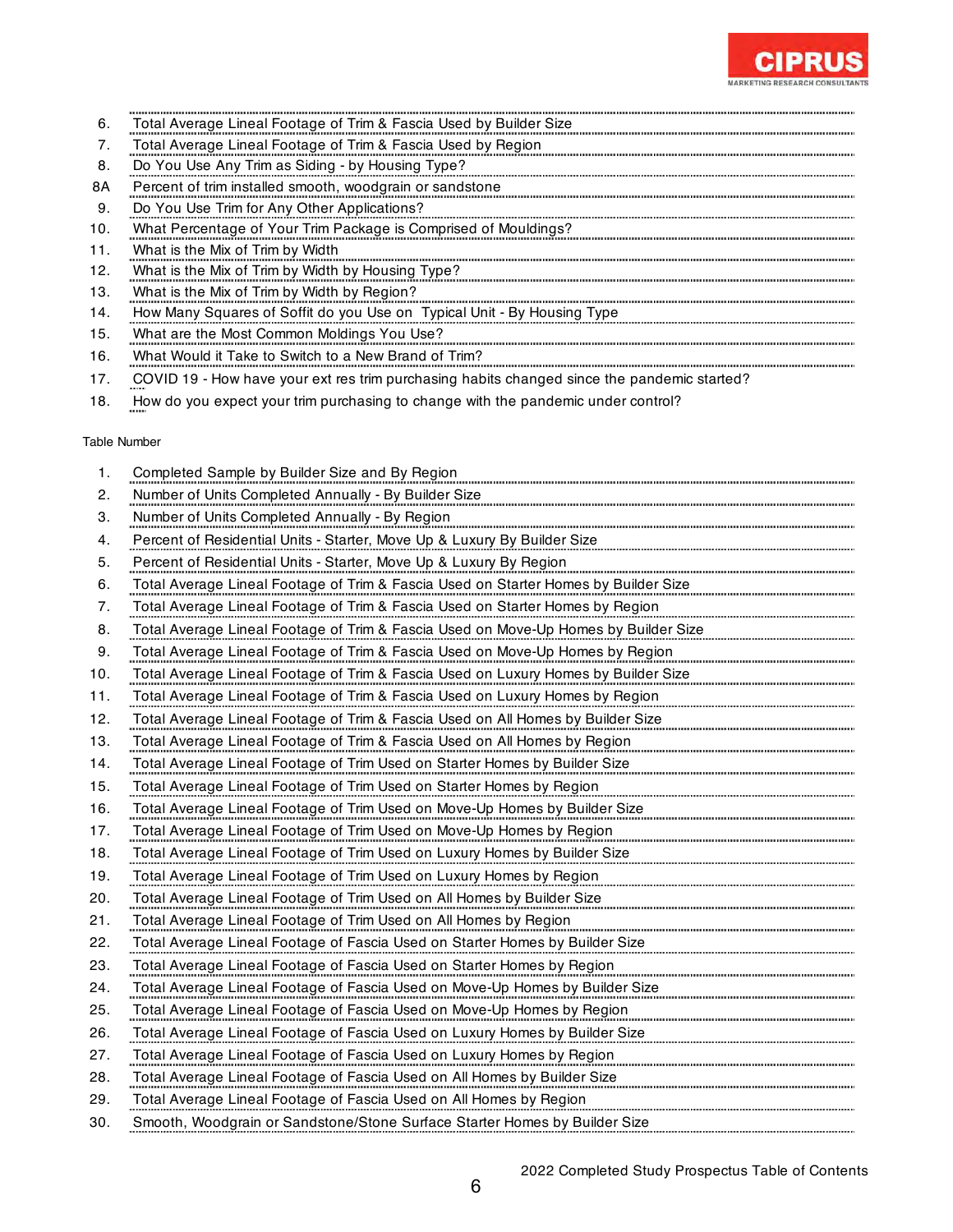

| 31.  | Smooth, Woodgrain or Sandstone/Stone Surface Starter Homes by Region                                                                       |
|------|--------------------------------------------------------------------------------------------------------------------------------------------|
| 32.  | Smooth, Woodgrain or Sandstone/Stone Surface Move Up Homes by Builder Size                                                                 |
| 33.  | Smooth, Woodgrain or Sandstone/Stone Surface Move Up Homes by Region                                                                       |
| 34.  | Smooth, Woodgrain or Sandstone/Stone Surface Luxury Homes by Builder Size                                                                  |
| 35.  | Smooth, Woodgrain or Sandstone/Stone Surface Luxury Homes by Region                                                                        |
| 36.  | Other Applications for Trim - by Housing Type - North East                                                                                 |
| 37.  | Other Applications for Trim - by Housing Type - South                                                                                      |
| 38.  | Other Applications for Trim - by Housing Type - MidCentral                                                                                 |
| 39.  | Other Applications for Trim - by Housing Type - West                                                                                       |
| 40.  | Other Applications for Trim - by Housing Type - All Regions                                                                                |
| 40A. | Trim Used by Housing Style - by Housing Type - North East                                                                                  |
| 40B. | Trim Used by Housing Style - by Housing Type - South                                                                                       |
| 40C. | Trim Used by Housing Style - by Housing Type - MidCentral                                                                                  |
| 40D. | Trim Used by Housing Style - by Housing Type - West                                                                                        |
| 40E. | Trim Used by Housing Style - by Housing Type - All Regions                                                                                 |
| 41.  | Do you Use Any Trim As Siding by Region and Builder Size                                                                                   |
| 42.  | Do you Use Any Trim As Siding by Region and Housing Type                                                                                   |
| 43.  | Percentage of Trim Used as Siding Used on Starter Homes by Builder Size                                                                    |
| 44.  | Percentage of Trim Used as Siding Used on Starter Homes by Region                                                                          |
| 45.  | Percentage of Trim Used as Siding Used on Move-Up Homes by Builder Size                                                                    |
| 46.  | Percentage of Trim Used as Siding Used on Move-Up Homes by Region                                                                          |
| 47.  | Percentage of Trim Used as Siding Used on Luxury Homes by Builder Size                                                                     |
| 48.  | Percentage of Trim Used as Siding Used on Luxury Homes by Region                                                                           |
| 49.  | Percentage of Trim Package Comprised of Mouldings on Starter Homes by Builder Size                                                         |
| 50.  | Percentage of Trim Package Comprised of Mouldings on Starter Homes by Region                                                               |
| 51.  | Percentage of Trim Package Comprised of Mouldings on Move-Up Homes by Builder Size                                                         |
| 52.  | Percentage of Trim Package Comprised of Mouldings on Move-Up Homes by Region                                                               |
| 53.  | Percentage of Trim Package Comprised of Mouldings on Luxury Homes by Builder Size                                                          |
| 54.  | Percentage of Trim Package Comprised of Mouldings on Luxury Homes by Region                                                                |
| 55.  | Percentage of Trim Package Comprised of Mouldings on All Homes by Builder Size                                                             |
| 56.  | Percentage of Trim Package Comprised of Mouldings on All Homes by Region                                                                   |
| 57.  | What is the Mix of Trim by Width - Starter Homes - By Builder Size - Northeast                                                             |
| 58.  | What is the Mix of Trim by Width - Starter Homes - By Builder Size - South                                                                 |
| 59.  |                                                                                                                                            |
| 60.  | What is the Mix of Trim by Width - Starter Homes - By Builder Size - West                                                                  |
| 61.  |                                                                                                                                            |
| 62.  | What is the Mix of Trim by Width - Move-Up Homes - By Builder Size - South                                                                 |
| 63.  | What is the Mix of Trim by Width - Move-Up Homes - By Builder Size - MidCentral                                                            |
| 64.  | What is the Mix of Trim by Width - Move-Up Homes - By Builder Size - West                                                                  |
| 65.  |                                                                                                                                            |
| 66.  | What is the Mix of Trim by Width - Luxury Homes - By Builder Size - South                                                                  |
| 67.  |                                                                                                                                            |
| 68.  | What is the Mix of Trim by Width - Luxury Homes - By Builder Size - West                                                                   |
| 69.  | What is the Mix of Trim by Width by Housing Type?                                                                                          |
| 70.  | What is the Mix of Trim by Width by Region?<br>Approximately How Many Squares of Soffit do you Use on Typical Residential Unit - By Region |
| 71.  |                                                                                                                                            |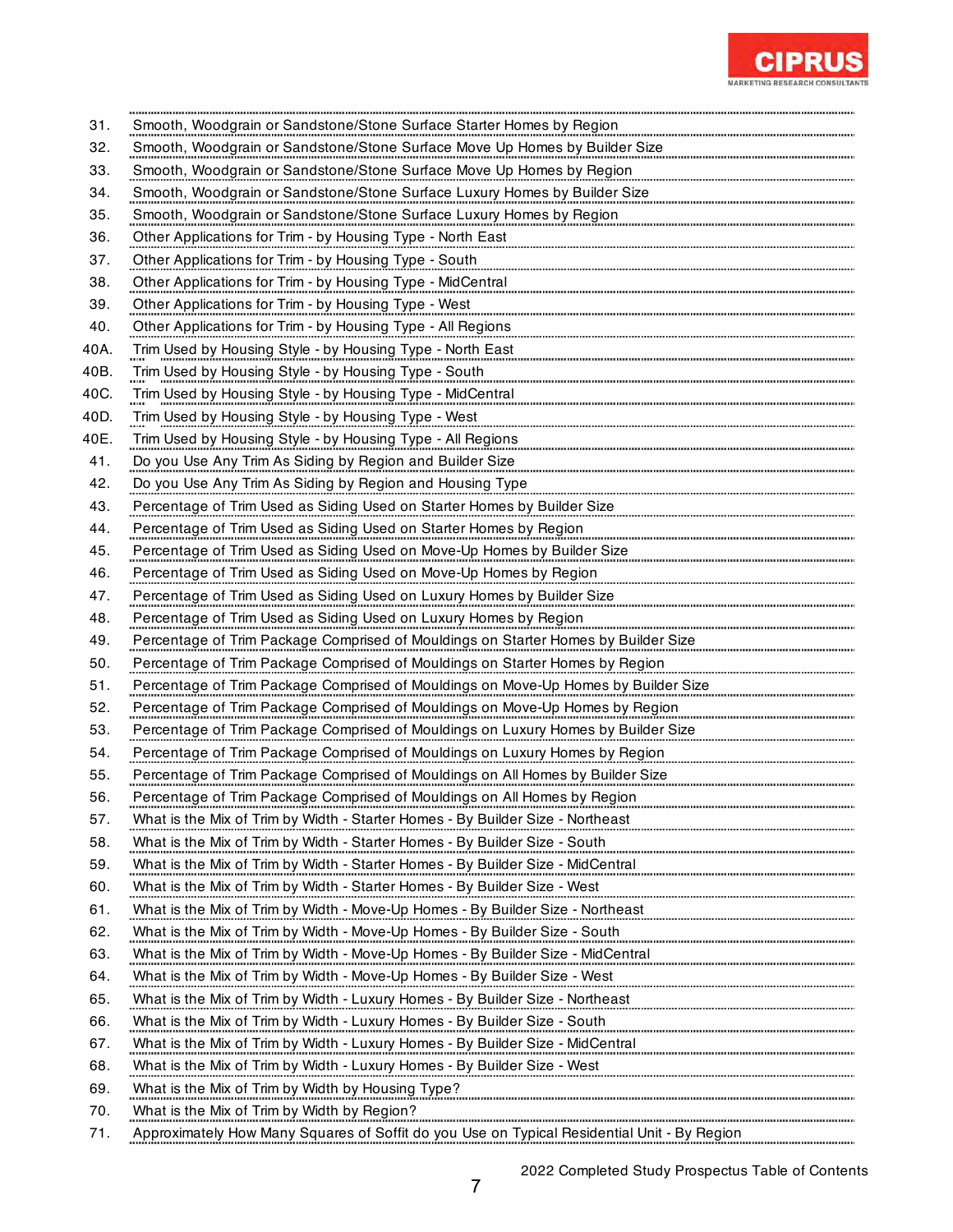

| 72. | Approximately How Many Squares of Soffit do you Use on Typical Residential Unit - By Builder Size  |
|-----|----------------------------------------------------------------------------------------------------|
| 73. | Approximately How Many Squares of Soffit do you Use on Typical Residential Unit - By Housing Type  |
| 74. | What are the Most Common Moldings You Use? - By Region                                             |
| 75. | What are the Most Common Moldings You Use? - By Builder Size                                       |
| 76. | What are the Most Common Moldings You Use? - By Housing Type                                       |
| 77. | Are you currently using online ordering systems such as ABC Connect - By Region                    |
| 78. | Are you currently using online ordering systems such as ABC Connect - By Builder Size              |
| 79. | Which online ordering systems are you currently using - By Region                                  |
| 80. | Which online ordering systems are you currently using - By Builder Size                            |
| 81. | Why aren't you using online ordering systems - By Region                                           |
| 82. | Why aren't you using online ordering systems - By Builder Size                                     |
| 83. | COVID 19-How have your purchasing habits changed since the pandemic started-By Region              |
| 84. | COVID 19-How have your purchasing habits changed since the pandemic started-By Builder Size        |
| 85. | COVID 19-How have your purchasing habits changed since the pandemic started-By Housing Type        |
| 86. | COVID 19-How do you expect your purchasing to change as the pandemic is controlled-By Region       |
| 87. | COVID 19-How do you expect your purchasing to change as the pandemic is controlled-By Builder Size |
| 88. | COVID 19-How do you expect your purchasing to change as the pandemic is controlled-By Housing Type |
| 89. | What Would it Take for You to Change to a New Brand of Trim? - By Region                           |
| 90. | What Would it Take for You to Change to a New Brand of Trim? - By Builder Size                     |
| 91. | What Would it Take for You to Change to a New Brand of Trim? - By Housing Type                     |
| 92. | Bases Used in the Report by Housing Type and Builder Size                                          |
| 93. | Bases Used in the Report by Builder Size and Region                                                |
|     |                                                                                                    |

# **Table of Contents - Brand Recognition & Brands Used**

### Chart Number **53 Pages**

| $\mathbf{1}$ .      | Brand Recognition - All Builders - All Types of Trim                                                                                                            |
|---------------------|-----------------------------------------------------------------------------------------------------------------------------------------------------------------|
| $\mathbf{2}$        | Brand Recognition - All Builders - All Types of Trim - Northeast                                                                                                |
| З.                  | Brand Recognition - All Builders - All Types of Trim - South                                                                                                    |
| $\overline{4}$ .    | Brand Recognition - All Builders - All Types of Trim - MidCentral                                                                                               |
| 5.                  | Brand Recognition - All Builders - All Types of Trim - West                                                                                                     |
| 6.                  |                                                                                                                                                                 |
| 7.                  | <u>Information of</u> Trim Used - All Builders - All Types of Trim - Northeast Letter Communication of Trim Used - All Builders - All Types of Trim - Northeast |
| 8.                  | Brands of Trim Used - All Builders - All Types of Trim - South                                                                                                  |
| 9.                  | m<br>Brands of Trim Used - All Builders - All Types of Trim - MidCentral                                                                                        |
| 10.                 | Brands of Trim Used - All Builders - All Types of Trim - West                                                                                                   |
|                     | <b>Historical Comparison</b>                                                                                                                                    |
| 11.                 | Comparison of Brands Used Among Builders Surveyed 2022 vs 2019 vs 2016 vs 2012                                                                                  |
| <b>Table Number</b> |                                                                                                                                                                 |
| 12.                 | Brand Recognition - Starter Homes by Builder Size - Northeast                                                                                                   |
| 13.                 | Brand Recognition - Starter Homes by Builder Size - South                                                                                                       |
| 14.                 | Brand Recognition - Starter Homes by Builder Size - MidCentral                                                                                                  |
|                     |                                                                                                                                                                 |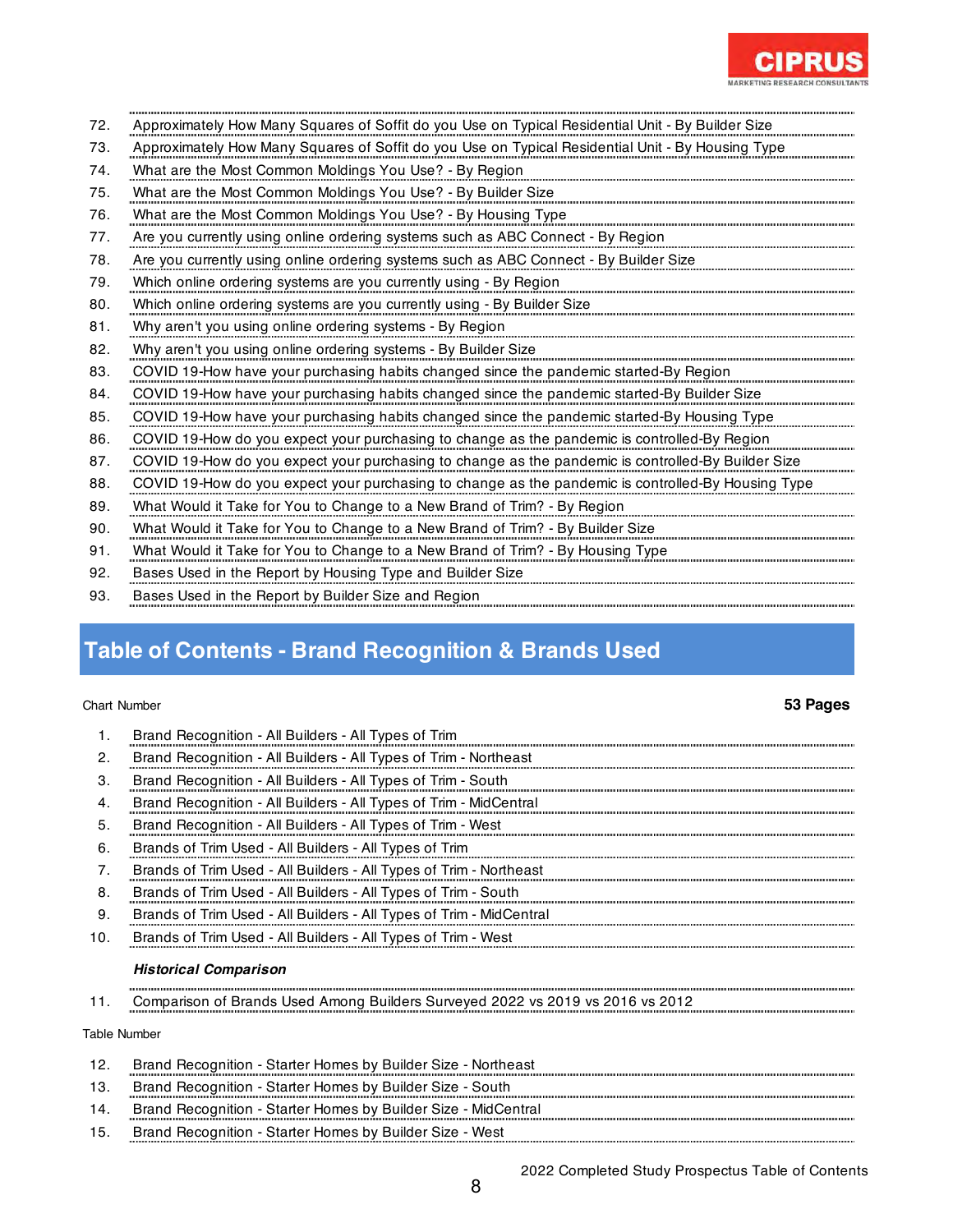

| 16. | Brand Recognition - Starter Homes by Builder Size - All Regions  |
|-----|------------------------------------------------------------------|
| 17. | Brand Recognition - Move-Up Homes by Builder Size - Northeast    |
| 18. | Brand Recognition - Move-Up Homes by Builder Size - South        |
| 19. | Brand Recognition - Move-Up Homes by Builder Size - All Regions  |
| 20. | Brand Recognition - Luxury Homes by Builder Size - Northeast     |
| 21. | Brand Recognition - Luxury Homes by Builder Size - South         |
| 22. | Brand Recognition - Luxury Homes by Builder Size - MidCentral    |
| 23. | Brand Recognition - Luxury Homes by Builder Size - West          |
| 24. | Brand Recognition - Luxury Homes by Builder Size - All Regions   |
| 25. | Brand Recognition - All Home Types by Builder Size               |
| 26. | Brand Recognition - All Home Types by Region                     |
| 27. | Brands of Trim Used - Starter Homes by Builder Size - Northeast  |
| 28. | Brands of Trim Used - Starter Homes by Builder Size - South      |
| 29. | Brands of Trim Used - Starter Homes by Builder Size - MidCentral |
| 30. | Brands of Trim Used - Starter Homes by Builder Size - West       |
| 31. | Brands of Trim Used - Move-Up Homes by Builder Size - Northeast  |
| 32. | Brands of Trim Used - Move-Up Homes by Builder Size - South      |
| 33. | Brands of Trim Used - Move-Up Homes by Builder Size - MidCentral |
| 34. | Brands of Trim Used - Move-Up Homes by Builder Size - West       |
| 35. | Brands of Trim Used - Luxury Homes by Builder Size - Northeast   |
| 36. | Brands of Trim Used - Luxury Homes by Builder Size - South       |
| 37. | Brands of Trim Used - Luxury Homes by Builder Size - MidCentral  |
| 38. | Brands of Trim Used - Luxury Homes by Builder Size - West        |
| 39. | Brands of Trim Used - Summary of All Home Types - Northeast      |
| 40. | Brands of Trim Used - Summary of All Home Types - South          |
| 41. | Brands of Trim Used - Summary of All Home Types - MidCentral     |
| 42. | Brands of Trim Used - Summary of All Home Types - West           |
| 43. | Brands of Trim Used - Summary of All Builder Sizes - Northeast   |
| 44. | Brands of Trim Used - Summary of All Builder Sizes - South       |
| 44A | Brands of Trim Used - Summary of All Home Types -All Regions     |
| 45. | Brands of Trim Used - Summary of All Builder Sizes - MidCentral  |
| 46. | Brands of Trim Used - Summary of All Builder Sizes - West        |
| 47. | Brands of Trim Used - Summary of All Builder Sizes - All Regions |
| 48. | Brands of Trim Used - Summary All Regions                        |

## **Table of Contents - Product Chapters - Engineered Wood Trim**

### Chart Number **117 Pages**

|    | Brand Awareness - Incidence - By Builder Size - Overall    |
|----|------------------------------------------------------------|
|    | Brand Awareness - Incidence - By Geographic Area - Overall |
|    | Brand Share - Trim Share by Manufacturer - Overall         |
|    | Brand Share - By Builder Size - Overall                    |
| 5. | Brand Share - By Housing Type                              |
| 6. | Brand Share - By Geographic Area                           |
|    | Year Brand First Used - Overall                            |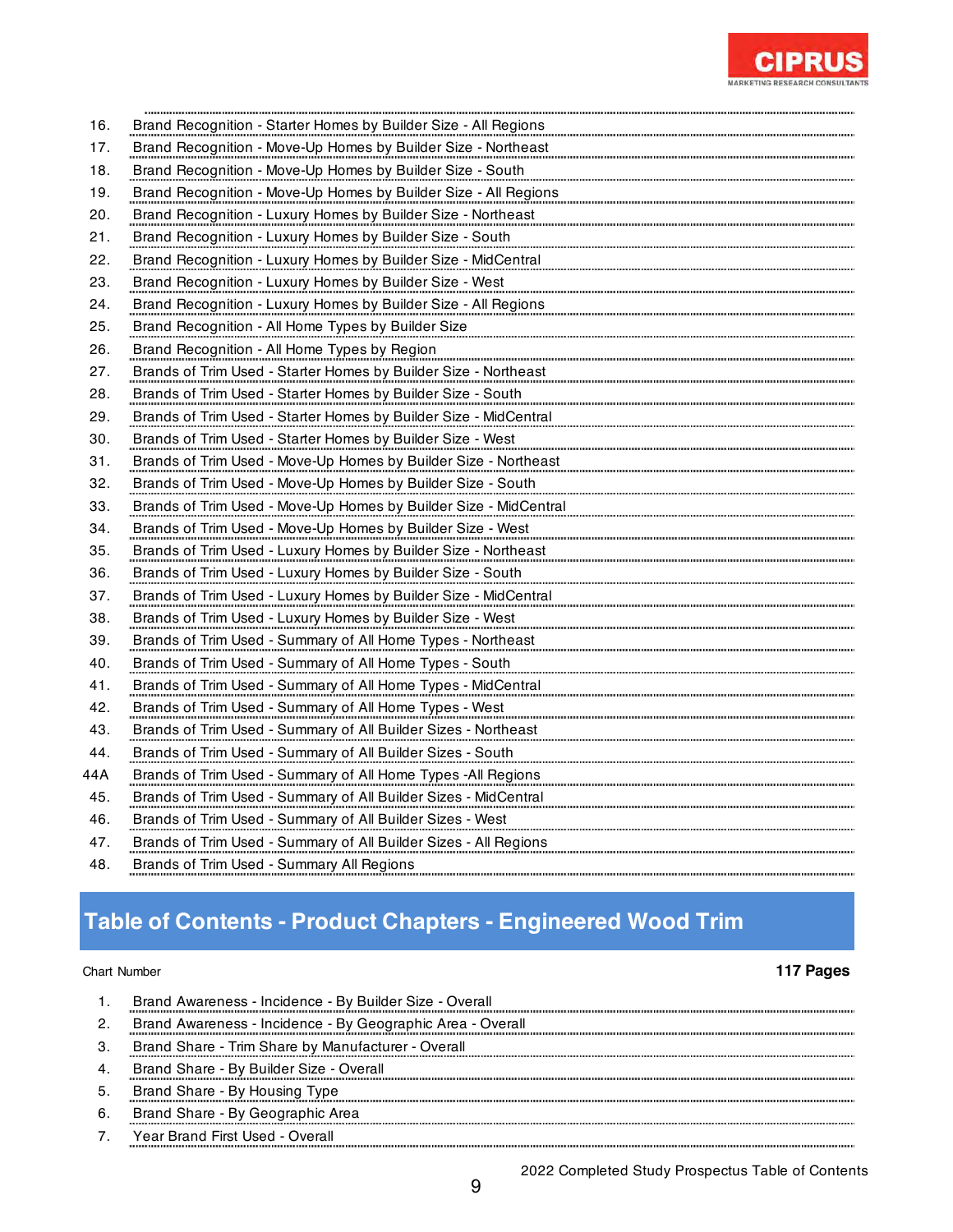

- 8. With What Type of Cladding Do You Use Each Brand of Trim? All Regions
- 9. What Range of Growth Do You Anticipate for Each Brand of Trim? All Regions
- 10. In What Regions is the Brand of Trim Used?
- 11. With Which Brand of Soffit is the Trim Used? - All Regions - Top Brands
- 12. With Which Brand of Moulding is the Trim Used? All Regions Top Brands
- 13. Who is the Decision Maker for Using the Brand of Trim? All Homes
- 14. Who is the Influencer for Using the Brand of Trim? All Homes
- 15. Where Did You Look For Information About the Trim You Are Using by Brand? All Builders
- 16. Where do You Buy the Brands of Trim You Use? By Brand By All Builders
- 17. Why is Your Preferred Source Preferred?
- 18. What are the 3 Most Important Factors in Your Decision to Use the Brand of Trim? All Builders
- 19. What are the 3 Most Important Marketing Factors in Your Decision to Use the Brand of Trim? All Builders

| 1.  | Brand Awareness - Incidence - By Builder Size - Overall    |
|-----|------------------------------------------------------------|
| 2.  | Brand Awareness - Incidence - By Builder Size - Northeast  |
| З.  | Brand Awareness - Incidence - By Builder Size - South      |
| 4.  | Brand Awareness - Incidence - By Builder Size - MidCentral |
| 5.  | Brand Awareness - Incidence - By Builder Size - West       |
| 6.  | Brand Awareness - Incidence - By Housing Type - Northeast  |
| 7.  | Brand Awareness - Incidence - By Housing Type - South      |
| 8.  | Brand Awareness - Incidence - By Housing Type - MidCentral |
| 9.  | Brand Awareness - Incidence - By Housing Type - West       |
| 10. | <b>Brand Share Overall</b>                                 |
| 11. | Brand Share - Starter Homes by Builders Size - Northeast   |
| 12. | Brand Share - Starter Homes by Builders Size - South       |
| 13. | Brand Share - Starter Homes by Builders Size - MidCentral  |
| 14. | Brand Share - Starter Homes by Builders Size - West        |
| 15. | Brand Share - Move-Up Homes by Builders Size - Northeast   |
| 16. | Brand Share - Move-Up Homes by Builders Size - South       |
| 17. | Brand Share - Move-Up Homes by Builders Size - MidCentral  |
| 18. | Brand Share - Move-Up Homes by Builders Size - West        |
| 19. | Brand Share - Luxury Homes by Builders Size - Northeast    |
| 20. | Brand Share - Luxury Homes by Builders Size - South        |
| 21. | Brand Share - Luxury Homes by Builders Size - MidCentral   |
| 22. | Brand Share - Luxury Homes by Builders Size - West         |
| 23. | Brand Share - Summary of All Home Types - Northeast        |
| 24. | Brand Share - Summary of All Home Types - South            |
| 25. | Brand Share - Summary of All Home Types - MidCentral       |
| 26. | Brand Share - Summary of All Home Types - West             |
| 27. | Brand Share - Summary of All Home Types - Small Builders   |
| 28. | Brand Share - Summary of All Home Types - Medium Builders  |
| 29. | Brand Share - Summary of All Home Types - Large Builders   |
| 30. | Brand Share - Summary of All Home Types - Mega Builders    |
| 31. | Brand Share - Summary of All Home Types - All Builders     |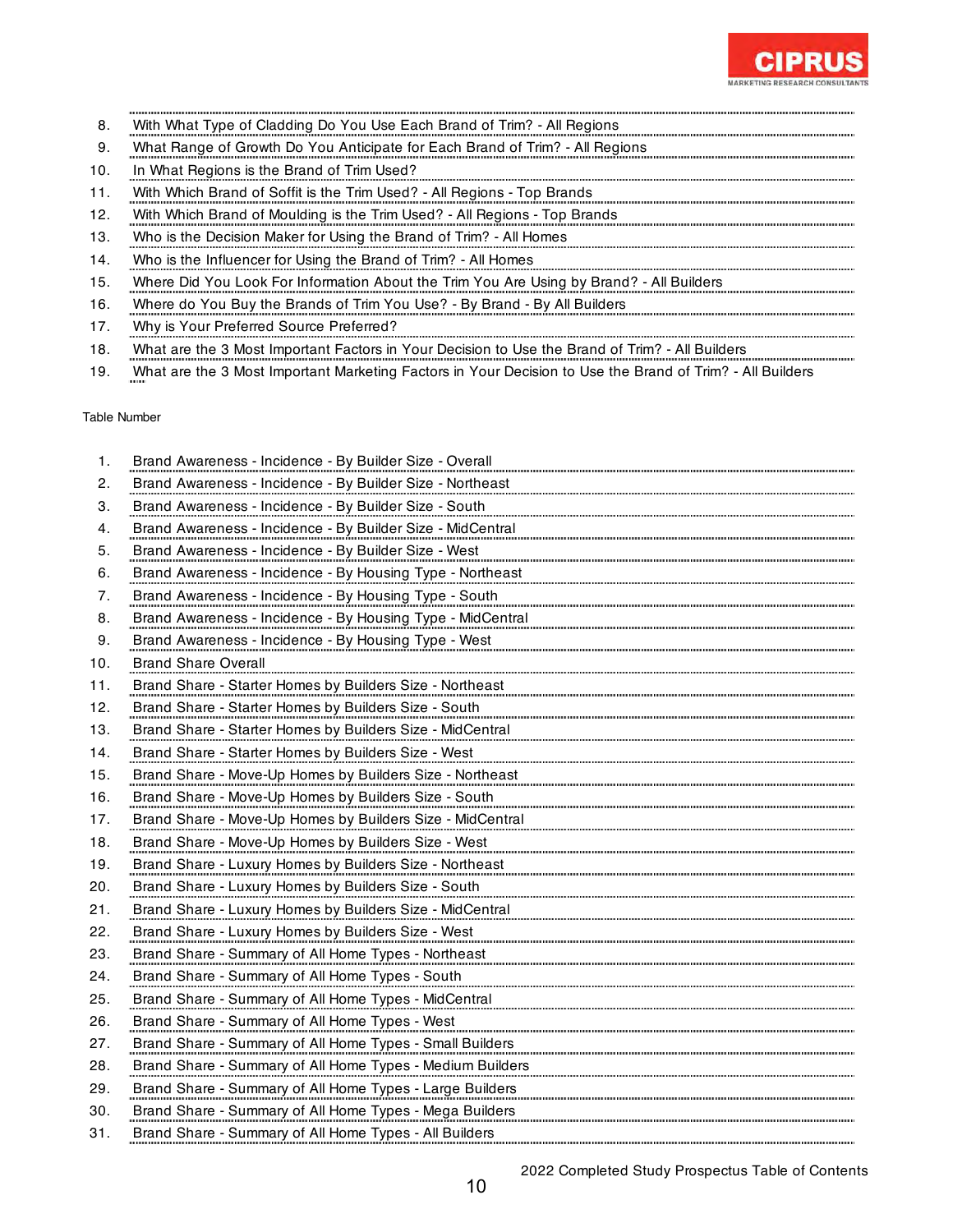

| 32. | Year Brand First Used - By Region                                                                                                                    |
|-----|------------------------------------------------------------------------------------------------------------------------------------------------------|
| 33. | Year Brand First Used - By Builder Size                                                                                                              |
| 34. | With What Types of Cladding Do You Use Each Brand of Trim? - Northeast                                                                               |
| 35. | With What Types of Cladding Do You Use Each Brand of Trim? - South                                                                                   |
| 36. | With What Types of Cladding Do You Use Each Brand of Trim? - MidCentral                                                                              |
| 37. | With What Types of Cladding Do You Use Each Brand of Trim? - West                                                                                    |
| 38. | With What Types of Cladding Do You Use Each Brand of Trim? - All Regions                                                                             |
| 39. | What Range of Growth Do You Anticipate for Each Brand of Trim? - Northeast                                                                           |
| 40. | What Range of Growth Do You Anticipate for Each Brand of Trim? - South                                                                               |
| 41. | What Range of Growth Do You Anticipate for Each Brand of Trim? - MidCentral                                                                          |
| 42. | What Range of Growth Do You Anticipate for Each Brand of Trim? - West                                                                                |
| 43. | What Range of Growth Do You Anticipate for Each Brand of Trim? - All Regions                                                                         |
| 44. | In What Regions is the Brand of Trim Used?                                                                                                           |
| 45. | With Which Brand of Soffit is the Trim Used? - Northeast                                                                                             |
| 46. | With Which Brand of Soffit is the Trim Used? - South                                                                                                 |
| 47. | With Which Brand of Soffit is the Trim Used? - MidCentral                                                                                            |
| 48. | With Which Brand of Soffit is the Trim Used? - West                                                                                                  |
| 49. | With Which Brand of Soffit is the Trim Used? - All Regions                                                                                           |
| 50. | With Which Brand of Moulding is the Trim Used? - Northeast                                                                                           |
| 51. | With Which Brand of Moulding is the Trim Used? - South                                                                                               |
| 52. | With Which Brand of Moulding is the Trim Used? - MidCentral                                                                                          |
| 53. | With Which Brand of Moulding is the Trim Used? - West                                                                                                |
| 54. | With Which Brand of Moulding is the Trim Used? - All Regions                                                                                         |
| 55. | With Which Brand of Other Apps is the Trim Used? - Northeast                                                                                         |
| 56. | With Which Brand of Other Apps is the Trim Used? - South                                                                                             |
| 57. | With Which Brand of Other Apps is the Trim Used? - MidCentral                                                                                        |
| 58. | With Which Brand of Other Apps is the Trim Used? - West                                                                                              |
| 59. | With Which Brand of Other Apps is the Trim Used? - All Regions                                                                                       |
| 60. | Who is the Decision Maker for Using the Brand of Trim? - Starter Homes                                                                               |
| 61. | Who is the Decision Maker for Using the Brand of Trim? - Move-Up Homes                                                                               |
| 62. | Who is the Decision Maker for Using the Brand of Trim? - Luxury Homes                                                                                |
| 63. | Who is the Decision Maker for Using the Brand of Trim? - All Homes                                                                                   |
| 64. | Who is the Influencer for Using the Brand of Trim? - Starter Homes                                                                                   |
| 65. | Who is the Influencer for Using the Brand of Trim? - Move-Up Homes                                                                                   |
| 66. | Who is the Influencer for Using the Brand of Trim? - Luxury Homes                                                                                    |
| 67. | Who is the Influencer for Using the Brand of Trim? - All Homes                                                                                       |
| 68. | Where Did You Look For Information About the Trim You Are Using by Brand? - Small Builders<br>                                                       |
| 69. | Where Did You Look For Information About the Trim You Are Using by Brand? - Medium Builders                                                          |
| 70. | Where Did You Look For Information About the Trim You Are Using by Brand? - Large Builders                                                           |
| 71. | Where Did You Look For Information About the Trim You Are Using by Brand? - Mega Builders                                                            |
| 72. | Where Did You Look For Information About the Trim You Are Using by Brand? - All Builders                                                             |
| 73. | What are the Most Important Sources of Information by Brand?                                                                                         |
| 74. | Where do You Buy the Brands of Trim You Use? - By Brand - By Small Builders                                                                          |
| 75. | Where do You Buy the Brands of Trim You Use? - By Brand - By Medium Builders                                                                         |
| 76. | Where do You Buy the Brands of Trim You Use? - By Brand - By Large Builders [100] You Buy the Brands of Trim You Use? - By Brand - By Large Builders |
| 77. | Where do You Buy the Brands of Trim You Use? - By Brand - By Mega Builders                                                                           |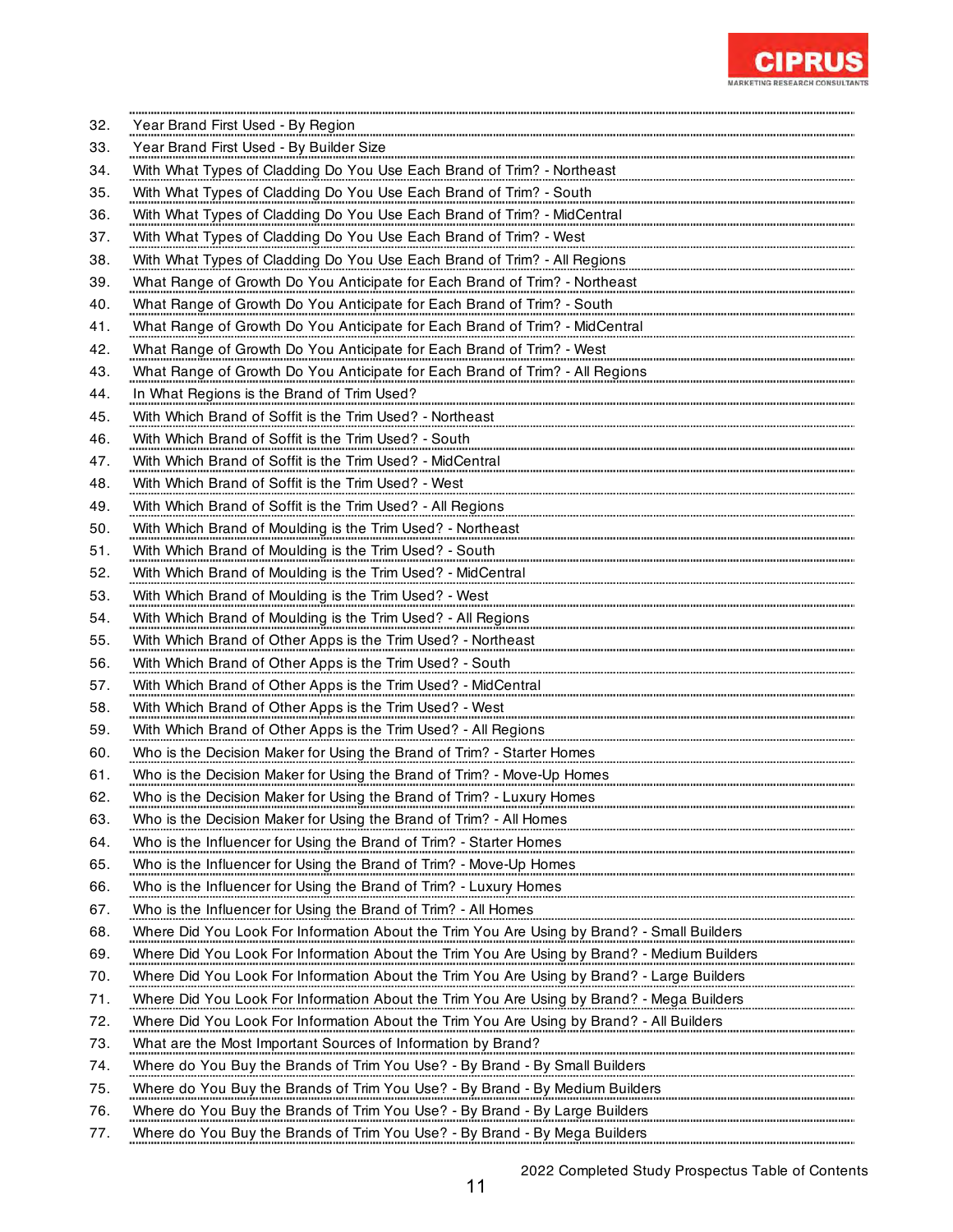

| 78. | Where do You Buy the Brands of Trim You Use? - By Brand - By All Builders                                    |
|-----|--------------------------------------------------------------------------------------------------------------|
| 79. | Is this the Same Source as You Buy Your Other Materials? - By Brand                                          |
| 80. | What is Your Preferred Source? - By Brand                                                                    |
| 81. | Why is This Your Preferred Source? - By Brand                                                                |
| 82. | Why is This Your Preferred Source? - By the Source                                                           |
| 83. | What are the 3 Most Important Factors in Your Decision to Use the Brand of Trim? - Small Builders            |
| 84. | What are the 3 Most Important Factors in Your Decision to Use the Brand of Trim? - Medium Builders           |
| 85. | What are the 3 Most Important Factors in Your Decision to Use the Brand of Trim? - Large Builders            |
| 86. | What are the 3 Most Important Factors in Your Decision to Use the Brand of Trim? - Mega Builders             |
| 87. | What are the 3 Most Important Factors in Your Decision to Use the Brand of Trim? - All Builders              |
| 88. | What are the 3 Most Important Marketing Factors in Your Decision to Use the Brand of Trim? - Small Builders  |
| 89. | What are the 3 Most Important Marketing Factors in Your Decision to Use the Brand of Trim? - Medium Builders |
| 90. | What are the 3 Most Important Marketing Factors in Your Decision to Use the Brand of Trim? - Large Builders  |
| 91. | What are the 3 Most Important Marketing Factors in Your Decision to Use the Brand of Trim? - Mega Builders   |
| 92. | What are the 3 Most Important Marketing Factors in Your Decision to Use the Brand of Trim? - All Builders    |
| 93. | What leadtimes are you accustomed to as planning to purchase exterior building products? - By Brand          |
| 94. | What leadtimes are you accustomed to as planning to purchase exterior building products? - By Builder Size   |

# **Table of Contents - Product Chapters - Fiber Cement Trim**

### Chart Number **117 Pages**

|     | Brand Awareness - Incidence - By Builder Size - Overall                                                   |
|-----|-----------------------------------------------------------------------------------------------------------|
| 2.  | Brand Awareness - Incidence - By Geographic Area - Overall                                                |
| 3.  | Brand Share - Trim Share by Manufacturer - Overall                                                        |
| 4.  | Brand Share - By Builder Size - Overall                                                                   |
| 5.  | Brand Share - By Housing Type                                                                             |
| 6.  | Brand Share - By Geographic Area                                                                          |
| 7.  | Year Brand First Used - Overall                                                                           |
| 8.  | With What Type of Cladding Do You Use Each Brand of Trim? - All Regions                                   |
| 9.  | What Range of Growth Do You Anticipate for Each Brand of Trim? - All Regions                              |
| 10. | In What Regions is the Brand of Trim Used?                                                                |
| 11. | With Which Brand of Soffit is the Trim Used? - All Regions - Top Brands                                   |
| 12. | With Which Brand of Moulding is the Trim Used? - All Regions - Top Brands                                 |
| 13. | Who is the Decision Maker for Using the Brand of Trim? - All Homes                                        |
| 14. | Who is the Influencer for Using the Brand of Trim? - All Homes                                            |
| 15. | Where Did You Look For Information About the Trim You Are Using by Brand? - All Builders                  |
| 16. | Where do You Buy the Brands of Trim You Use? - By Brand - By All Builders                                 |
| 17. | Why is Your Preferred Source Preferred?                                                                   |
| 18. | What are the 3 Most Important Factors in Your Decision to Use the Brand of Trim? - All Builders           |
| 19. | What are the 3 Most Important Marketing Factors in Your Decision to Use the Brand of Trim? - All Builders |
|     |                                                                                                           |

Table Number

1. Brand Awareness - Incidence - By Builder Size - Overall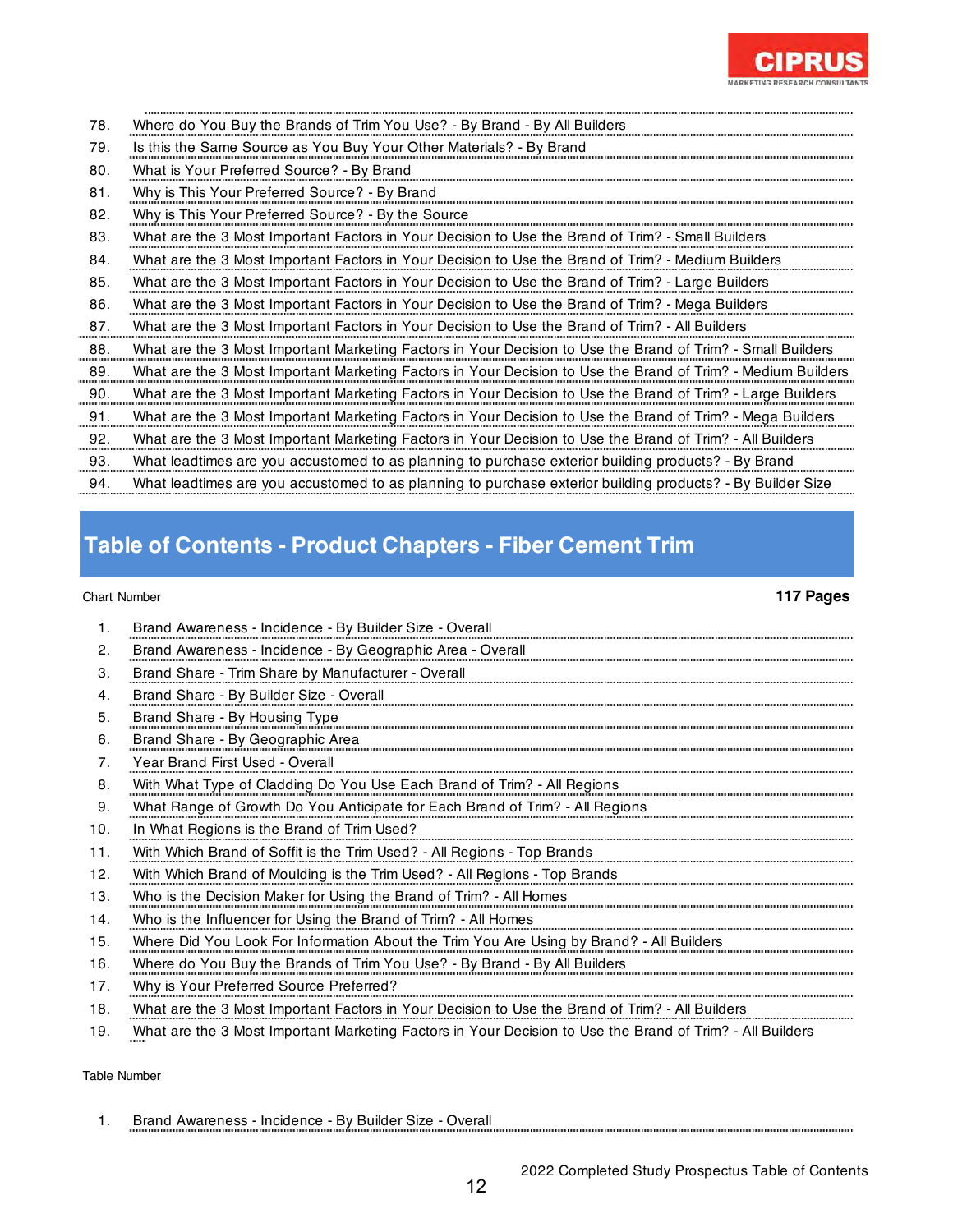

| 2.  | Brand Awareness - Incidence - By Builder Size - Northeast                                                                                                               |
|-----|-------------------------------------------------------------------------------------------------------------------------------------------------------------------------|
| З.  | Brand Awareness - Incidence - By Builder Size - South                                                                                                                   |
| 4.  | Brand Awareness - Incidence - By Builder Size - MidCentral                                                                                                              |
| 5.  | Brand Awareness - Incidence - By Builder Size - West                                                                                                                    |
| 6.  | Brand Awareness - Incidence - By Housing Type - Northeast                                                                                                               |
| 7.  | Brand Awareness - Incidence - By Housing Type - South                                                                                                                   |
| 8.  | Brand Awareness - Incidence - By Housing Type - MidCentral                                                                                                              |
| 9.  | Brand Awareness - Incidence - By Housing Type - West                                                                                                                    |
| 10. | <b>Brand Share Overall</b>                                                                                                                                              |
| 11. | Brand Share - Starter Homes by Builders Size - Northeast                                                                                                                |
| 12. | Brand Share - Starter Homes by Builders Size - South                                                                                                                    |
| 13. | Brand Share - Starter Homes by Builders Size - MidCentral                                                                                                               |
| 14. | Brand Share - Starter Homes by Builders Size - West                                                                                                                     |
| 15. | Brand Share - Move-Up Homes by Builders Size - Northeast                                                                                                                |
| 16. | Brand Share - Move-Up Homes by Builders Size - South                                                                                                                    |
| 17. | Brand Share - Move-Up Homes by Builders Size - MidCentral                                                                                                               |
| 18. | Brand Share - Move-Up Homes by Builders Size - West                                                                                                                     |
| 19. | Brand Share - Luxury Homes by Builders Size - Northeast                                                                                                                 |
| 20. | Brand Share - Luxury Homes by Builders Size - South                                                                                                                     |
| 21. | Brand Share - Luxury Homes by Builders Size - MidCentral                                                                                                                |
| 22. | Brand Share - Luxury Homes by Builders Size - West                                                                                                                      |
| 23. | Brand Share - Summary of All Home Types - Northeast                                                                                                                     |
| 24. | Brand Share - Summary of All Home Types - South                                                                                                                         |
| 25. | Brand Share - Summary of All Home Types - MidCentral                                                                                                                    |
| 26. | Brand Share - Summary of All Home Types - West                                                                                                                          |
| 27. | Brand Share - Summary of All Home Types - Small Builders                                                                                                                |
| 28. | Brand Share - Summary of All Home Types - Medium Builders                                                                                                               |
| 29. | Brand Share - Summary of All Home Types - Large Builders                                                                                                                |
| 30. | Brand Share - Summary of All Home Types - Mega Builders                                                                                                                 |
| 31. | Brand Share - Summary of All Home Types - All Builders                                                                                                                  |
| 32. | Year Brand First Used - By Region                                                                                                                                       |
| 33. | Year Brand First Used - By Builder Size                                                                                                                                 |
| 34. | With What Types of Cladding Do You Use Each Brand of Trim? - Northeast                                                                                                  |
| 35. |                                                                                                                                                                         |
| 36. | With What Types of Cladding Do You Use Each Brand of Trim? - MidCentral Minimum Communications of Cladding Do You Use Each Brand of Trim? - MidCentral                  |
| 37. |                                                                                                                                                                         |
| 38. | With What Types of Cladding Do You Use Each Brand of Trim? - All Regions Communications and the communications of Cladding Do You Use Each Brand of Trim? - All Regions |
| 39. | What Range of Growth Do You Anticipate for Each Brand of Trim? - Northeast Matthews Change of Growth Do You Anticipate for Each Brand of Trim? - Northeast              |
| 40. | What Range of Growth Do You Anticipate for Each Brand of Trim? - South<br>!<br>………………………………………………………………………………………                                                        |
| 41. |                                                                                                                                                                         |
| 42. | What Range of Growth Do You Anticipate for Each Brand of Trim? - West [1983] what Range of Growth Do You Anticipate for Each Brand of Trim? - West                      |
| 43. |                                                                                                                                                                         |
| 44. | In What Regions is the Brand of Trim Used?                                                                                                                              |
| 45. |                                                                                                                                                                         |
| 46. | With Which Brand of Soffit is the Trim Used? - South                                                                                                                    |
| 47. | With Which Brand of Soffit is the Trim Used? - MidCentral                                                                                                               |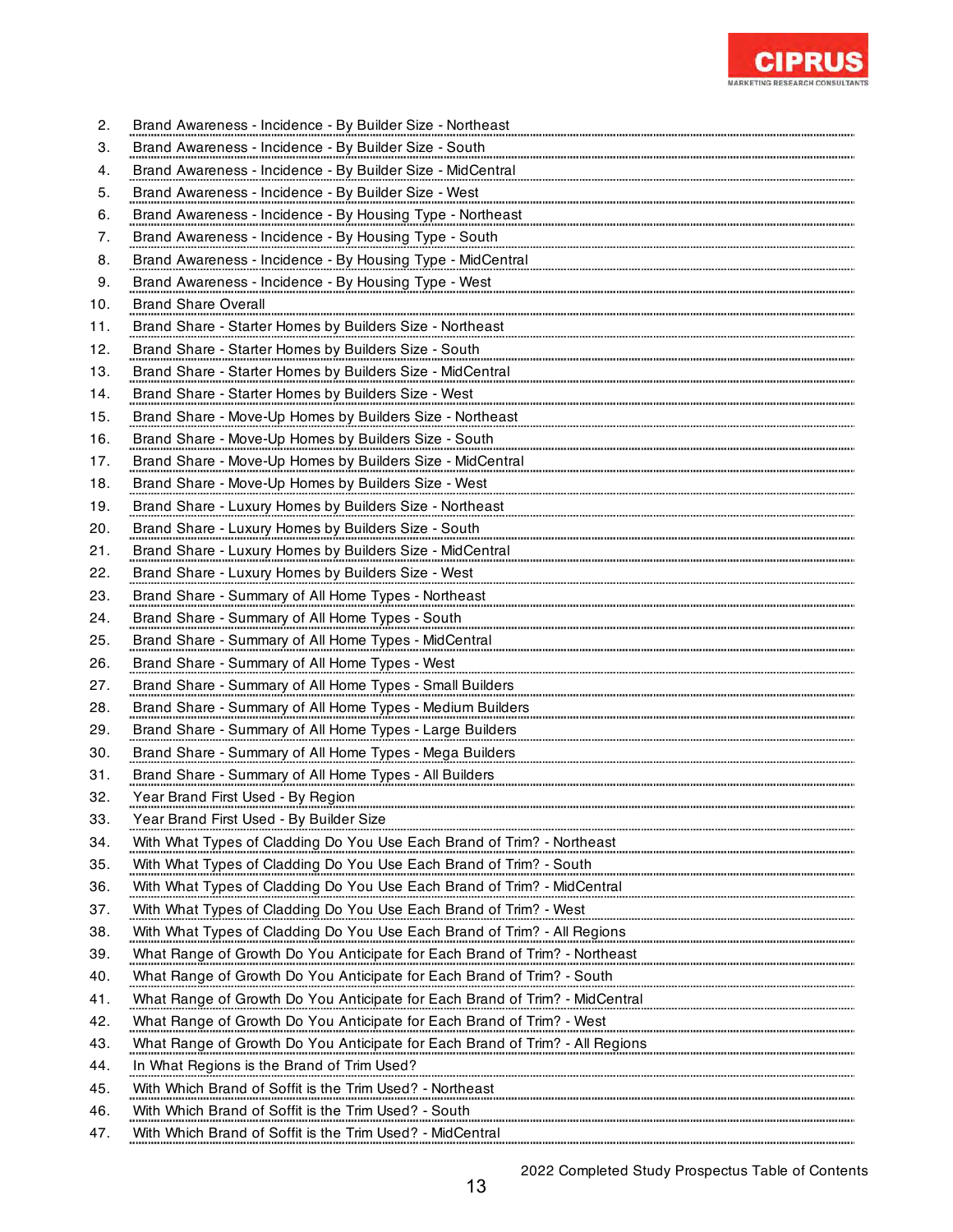

| 48.      | With Which Brand of Soffit is the Trim Used? - West                                                          |
|----------|--------------------------------------------------------------------------------------------------------------|
| 49.      | With Which Brand of Soffit is the Trim Used? - All Regions                                                   |
| 50.      | With Which Brand of Moulding is the Trim Used? - Northeast                                                   |
| 51.      | With Which Brand of Moulding is the Trim Used? - South                                                       |
| 52.      | With Which Brand of Moulding is the Trim Used? - MidCentral                                                  |
| 53.      | With Which Brand of Moulding is the Trim Used? - West                                                        |
| 54.      | With Which Brand of Moulding is the Trim Used? - All Regions                                                 |
| 55.      | With Which Brand of Other Apps is the Trim Used? - Northeast                                                 |
| 56.      | With Which Brand of Other Apps is the Trim Used? - South                                                     |
| 57.      | With Which Brand of Other Apps is the Trim Used? - MidCentral                                                |
| 58.      | With Which Brand of Other Apps is the Trim Used? - West                                                      |
| 59.      | With Which Brand of Other Apps is the Trim Used? - All Regions                                               |
| 60.      | Who is the Decision Maker for Using the Brand of Trim? - Starter Homes                                       |
| 61.      | Who is the Decision Maker for Using the Brand of Trim? - Move-Up Homes                                       |
| 62.      | Who is the Decision Maker for Using the Brand of Trim? - Luxury Homes                                        |
| 63.      | Who is the Decision Maker for Using the Brand of Trim? - All Homes                                           |
| 64.      | Who is the Influencer for Using the Brand of Trim? - Starter Homes                                           |
| 65.      | Who is the Influencer for Using the Brand of Trim? - Move-Up Homes                                           |
| 66.      | Who is the Influencer for Using the Brand of Trim? - Luxury Homes                                            |
| 67.      | Who is the Influencer for Using the Brand of Trim? - All Homes                                               |
| 68.      | Where Did You Look For Information About the Trim You Are Using by Brand? - Small Builders                   |
| 69.      | Where Did You Look For Information About the Trim You Are Using by Brand? - Medium Builders                  |
| 70.      | Where Did You Look For Information About the Trim You Are Using by Brand? - Large Builders                   |
| 71.      | Where Did You Look For Information About the Trim You Are Using by Brand? - Mega Builders                    |
| 72.      | Where Did You Look For Information About the Trim You Are Using by Brand? - All Builders                     |
| 73.      | What are the Most Important Sources of Information by Brand?                                                 |
| 74.      | Where do You Buy the Brands of Trim You Use? - By Brand - By Small Builders                                  |
| 75.      | Where do You Buy the Brands of Trim You Use? - By Brand - By Medium Builders                                 |
| 76.      | Where do You Buy the Brands of Trim You Use? - By Brand - By Large Builders                                  |
| 77.      | Where do You Buy the Brands of Trim You Use? - By Brand - By Mega Builders                                   |
| 78.      | Where do You Buy the Brands of Trim You Use? - By Brand - By All Builders                                    |
| 79.      | Is this the Same Source as You Buy Your Other Materials? - By Brand                                          |
| 80.      | What is Your Preferred Source? - By Brand                                                                    |
| 81.      | Why is This Your Preferred Source? - By Brand                                                                |
| 82.      | Why is This Your Preferred Source? - By the Source                                                           |
| 83.      | What are the 3 Most Important Factors in Your Decision to Use the Brand of Trim? - Small Builders            |
| 84.      | What are the 3 Most Important Factors in Your Decision to Use the Brand of Trim? - Medium Builders           |
| 85.      | What are the 3 Most Important Factors in Your Decision to Use the Brand of Trim? - Large Builders            |
| 86.      | What are the 3 Most Important Factors in Your Decision to Use the Brand of Trim? - Mega Builders             |
| 87.      | What are the 3 Most Important Factors in Your Decision to Use the Brand of Trim? - All Builders              |
| 88.<br>. | What are the 3 Most Important Marketing Factors in Your Decision to Use the Brand of Trim? - Small Builders  |
| 89.      | What are the 3 Most Important Marketing Factors in Your Decision to Use the Brand of Trim? - Medium Builders |
| 90.      | What are the 3 Most Important Marketing Factors in Your Decision to Use the Brand of Trim? - Large Builders  |
| 91.      | What are the 3 Most Important Marketing Factors in Your Decision to Use the Brand of Trim? - Mega Builders   |
| 92.      | What are the 3 Most Important Marketing Factors in Your Decision to Use the Brand of Trim? - All Builders    |
| 93.<br>. | What leadtimes are you accustomed to as planning to purchase exterior building products? - By Brand          |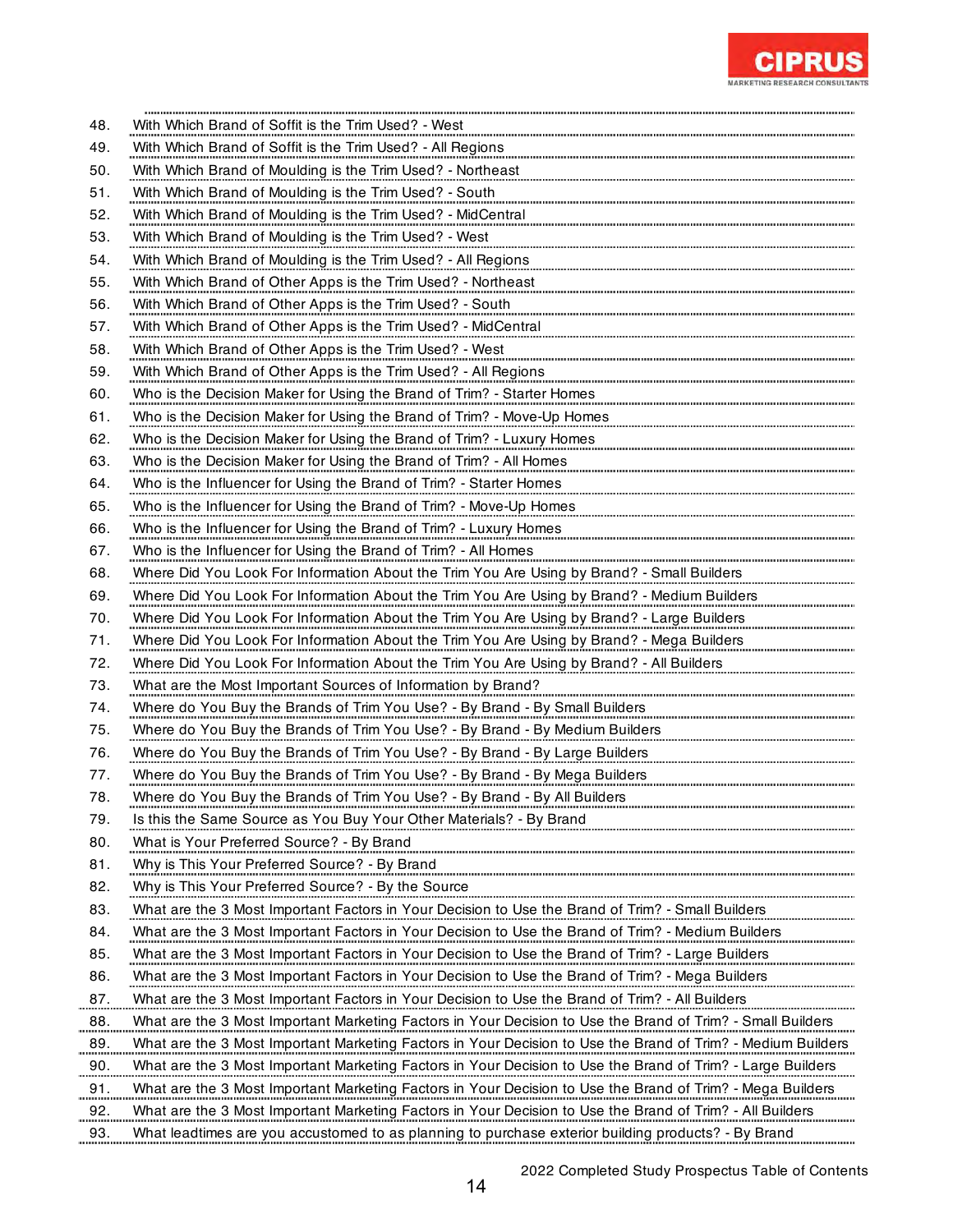

94. What leadtimes are you accustomed to as planning to purchase exterior building products? - By Builder Size

## **Table of Contents - Product Chapters - Cellular PVC Trim**

### Chart Number **117 Pages**

| 1.  | Brand Awareness - Incidence - By Builder Size - Overall                                                   |
|-----|-----------------------------------------------------------------------------------------------------------|
|     |                                                                                                           |
| 2.  | Brand Awareness - Incidence - By Geographic Area - Overall                                                |
| З.  | Brand Share - Trim Share by Manufacturer - Overall                                                        |
| 4.  | Brand Share - By Builder Size - Overall                                                                   |
| 5.  | Brand Share - By Housing Type                                                                             |
| 6.  | Brand Share - By Geographic Area                                                                          |
| 7.  | Year Brand First Used - Overall                                                                           |
| 8.  | With What Type of Cladding Do You Use Each Brand of Trim? - All Regions                                   |
| 9.  | What Range of Growth Do You Anticipate for Each Brand of Trim? - All Regions                              |
| 10. | In What Regions is the Brand of Trim Used?                                                                |
| 11. | With Which Brand of Soffit is the Trim Used? - All Regions - Top Brands                                   |
| 12. | With Which Brand of Moulding is the Trim Used? - All Regions - Top Brands                                 |
| 13. | Who is the Decision Maker for Using the Brand of Trim? - All Homes                                        |
| 14. | Who is the Influencer for Using the Brand of Trim? - All Homes                                            |
| 15. | Where Did You Look For Information About the Trim You Are Using by Brand? - All Builders                  |
| 16. | Where do You Buy the Brands of Trim You Use? - By Brand - By All Builders                                 |
| 17. | Why is Your Preferred Source Preferred?                                                                   |
| 18. | What are the 3 Most Important Factors in Your Decision to Use the Brand of Trim? - All Builders           |
| 19. | What are the 3 Most Important Marketing Factors in Your Decision to Use the Brand of Trim? - All Builders |

|     | Brand Awareness - Incidence - By Builder Size - Overall    |
|-----|------------------------------------------------------------|
| 2.  | Brand Awareness - Incidence - By Builder Size - Northeast  |
| 3.  | Brand Awareness - Incidence - By Builder Size - South      |
| 4.  | Brand Awareness - Incidence - By Builder Size - MidCentral |
| 5.  | Brand Awareness - Incidence - By Builder Size - West       |
| 6.  | Brand Awareness - Incidence - By Housing Type - Northeast  |
| 7.  | Brand Awareness - Incidence - By Housing Type - South      |
| 8.  | Brand Awareness - Incidence - By Housing Type - MidCentral |
| 9.  | Brand Awareness - Incidence - By Housing Type - West       |
| 10. | <b>Brand Share Overall</b>                                 |
| 11. | Brand Share - Starter Homes by Builders Size - Northeast   |
| 12. | Brand Share - Starter Homes by Builders Size - South       |
| 13. | Brand Share - Starter Homes by Builders Size - MidCentral  |
| 14. | Brand Share - Starter Homes by Builders Size - West        |
| 15. | Brand Share - Move-Up Homes by Builders Size - Northeast   |
| 16. | Brand Share - Move-Up Homes by Builders Size - South       |
| 17. | Brand Share - Move-Up Homes by Builders Size - MidCentral  |
|     |                                                            |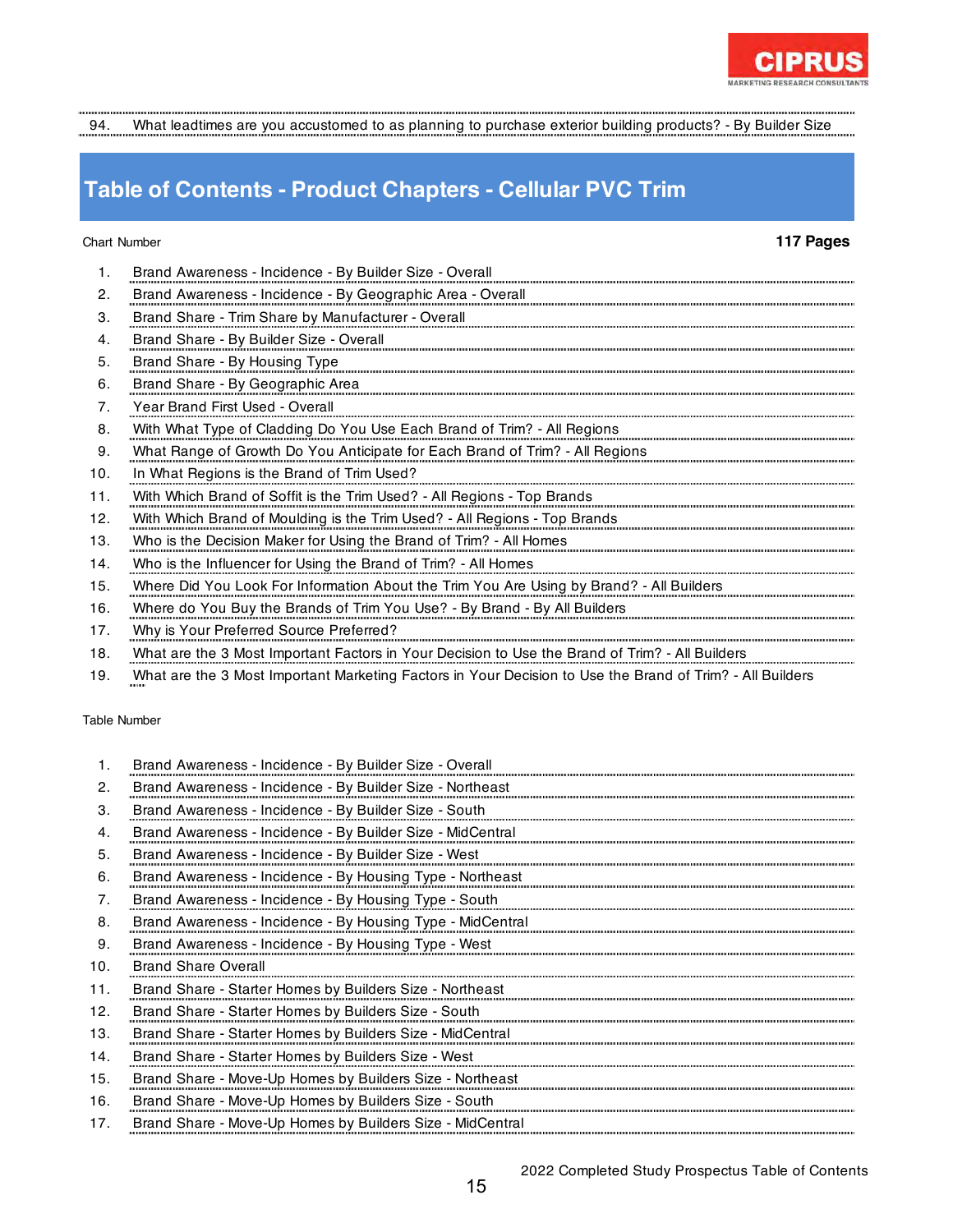

| 18. | Brand Share - Move-Up Homes by Builders Size - West                                                                                                                                                                                      |
|-----|------------------------------------------------------------------------------------------------------------------------------------------------------------------------------------------------------------------------------------------|
| 19. | Brand Share - Luxury Homes by Builders Size - Northeast                                                                                                                                                                                  |
| 20. | Brand Share - Luxury Homes by Builders Size - South                                                                                                                                                                                      |
| 21. | Brand Share - Luxury Homes by Builders Size - MidCentral                                                                                                                                                                                 |
| 22. | Brand Share - Luxury Homes by Builders Size - West                                                                                                                                                                                       |
| 23. | Brand Share - Summary of All Home Types - Northeast                                                                                                                                                                                      |
| 24. | Brand Share - Summary of All Home Types - South                                                                                                                                                                                          |
| 25. | Brand Share - Summary of All Home Types - MidCentral                                                                                                                                                                                     |
| 26. | Brand Share - Summary of All Home Types - West                                                                                                                                                                                           |
| 27. | Brand Share - Summary of All Home Types - Small Builders                                                                                                                                                                                 |
| 28. | Brand Share - Summary of All Home Types - Medium Builders                                                                                                                                                                                |
| 29. | Brand Share - Summary of All Home Types - Large Builders                                                                                                                                                                                 |
| 30. | Brand Share - Summary of All Home Types - Mega Builders                                                                                                                                                                                  |
| 31. | Brand Share - Summary of All Home Types - All Builders                                                                                                                                                                                   |
| 32. | Year Brand First Used - By Region                                                                                                                                                                                                        |
| 33. | Year Brand First Used - By Builder Size                                                                                                                                                                                                  |
| 34. | With What Types of Cladding Do You Use Each Brand of Trim? - Northeast                                                                                                                                                                   |
| 35. | With What Types of Cladding Do You Use Each Brand of Trim? - South                                                                                                                                                                       |
| 36. | With What Types of Cladding Do You Use Each Brand of Trim? - MidCentral                                                                                                                                                                  |
| 37. | With What Types of Cladding Do You Use Each Brand of Trim? - West                                                                                                                                                                        |
| 38. | With What Types of Cladding Do You Use Each Brand of Trim? - All Regions                                                                                                                                                                 |
| 39. | What Range of Growth Do You Anticipate for Each Brand of Trim? - Northeast                                                                                                                                                               |
| 40. | What Range of Growth Do You Anticipate for Each Brand of Trim? - South                                                                                                                                                                   |
| 41. | What Range of Growth Do You Anticipate for Each Brand of Trim? - MidCentral                                                                                                                                                              |
| 42. | What Range of Growth Do You Anticipate for Each Brand of Trim? - West                                                                                                                                                                    |
| 43. | What Range of Growth Do You Anticipate for Each Brand of Trim? - All Regions                                                                                                                                                             |
| 44. | In What Regions is the Brand of Trim Used?                                                                                                                                                                                               |
| 45. |                                                                                                                                                                                                                                          |
|     | With Which Brand of Soffit is the Trim Used? - Northeast                                                                                                                                                                                 |
| 46. | With Which Brand of Soffit is the Trim Used? - South                                                                                                                                                                                     |
| 47. | With Which Brand of Soffit is the Trim Used? - MidCentral                                                                                                                                                                                |
| 48. | With Which Brand of Soffit is the Trim Used? - West                                                                                                                                                                                      |
| 49. | With Which Brand of Soffit is the Trim Used? - All Regions                                                                                                                                                                               |
| 50. | With Which Brand of Moulding is the Trim Used? - Northeast                                                                                                                                                                               |
| 51. | With Which Brand of Moulding is the Trim Used? - South                                                                                                                                                                                   |
| 52. |                                                                                                                                                                                                                                          |
| 53. | With Which Brand of Moulding is the Trim Used? - MidCentral has also an announcement of Moulding is the Trim Used? - MidCentral<br>With Which Brand of Moulding is the Trim Used? - West                                                 |
| 54. |                                                                                                                                                                                                                                          |
| 55. | With Which Brand of Moulding is the Trim Used? - All Regions [1984] And The Management of Moulding is the Trim Used? - All Regions [1984] All Annances [1984] All Annances [1984] All Annances [1984] All Annances [1984] All            |
| 56. | With Which Brand of Other Apps is the Trim Used? - Northeast Microsoft With Which Brand of Other Apps is the Trim Used? - Northeast<br>With Which Brand of Other Apps is the Trim Used? - South                                          |
| 57. |                                                                                                                                                                                                                                          |
| 58. | With Which Brand of Other Apps is the Trim Used? - MidCentral https://www.marray.com/induction-<br>With Which Brand of Other Apps is the Trim Used? - West                                                                               |
| 59. |                                                                                                                                                                                                                                          |
| 60. | With Which Brand of Other Apps is the Trim Used? - All Regions <b>Statement Construction</b> Controller and an annual construction of the Trim Used? - All Regions <b>Constitution and the Construction</b> Construction Construction Co |
| 61. | Who is the Decision Maker for Using the Brand of Trim? - Move-Up Homes                                                                                                                                                                   |
| 62. | Who is the Decision Maker for Using the Brand of Trim? - Luxury Homes                                                                                                                                                                    |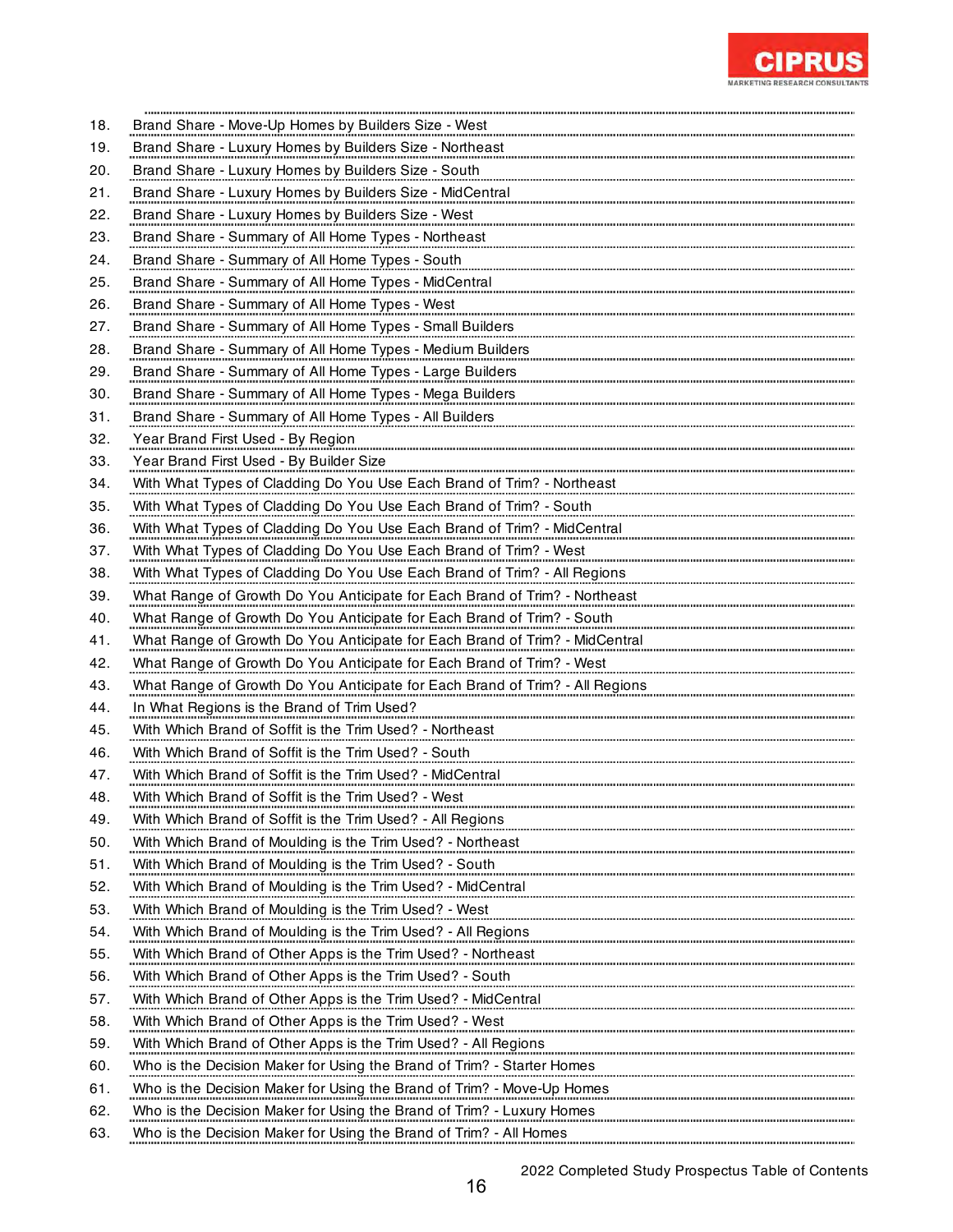

| 64. | Who is the Influencer for Using the Brand of Trim? - Starter Homes                                           |
|-----|--------------------------------------------------------------------------------------------------------------|
| 65. | Who is the Influencer for Using the Brand of Trim? - Move-Up Homes                                           |
| 66. | Who is the Influencer for Using the Brand of Trim? - Luxury Homes                                            |
| 67. | Who is the Influencer for Using the Brand of Trim? - All Homes                                               |
| 68. | Where Did You Look For Information About the Trim You Are Using by Brand? - Small Builders                   |
| 69. | Where Did You Look For Information About the Trim You Are Using by Brand? - Medium Builders                  |
| 70. | Where Did You Look For Information About the Trim You Are Using by Brand? - Large Builders                   |
| 71. | Where Did You Look For Information About the Trim You Are Using by Brand? - Mega Builders                    |
| 72. | Where Did You Look For Information About the Trim You Are Using by Brand? - All Builders                     |
| 73. | What are the Most Important Sources of Information by Brand?                                                 |
| 74. | Where do You Buy the Brands of Trim You Use? - By Brand - By Small Builders                                  |
| 75. | Where do You Buy the Brands of Trim You Use? - By Brand - By Medium Builders                                 |
| 76. | Where do You Buy the Brands of Trim You Use? - By Brand - By Large Builders                                  |
| 77. | Where do You Buy the Brands of Trim You Use? - By Brand - By Mega Builders                                   |
| 78. | Where do You Buy the Brands of Trim You Use? - By Brand - By All Builders                                    |
| 79. | Is this the Same Source as You Buy Your Other Materials? - By Brand                                          |
| 80. | What is Your Preferred Source? - By Brand                                                                    |
| 81. | Why is This Your Preferred Source? - By Brand                                                                |
| 82. | Why is This Your Preferred Source? - By the Source                                                           |
| 83. | What are the 3 Most Important Factors in Your Decision to Use the Brand of Trim? - Small Builders            |
| 84. | What are the 3 Most Important Factors in Your Decision to Use the Brand of Trim? - Medium Builders           |
| 85. | What are the 3 Most Important Factors in Your Decision to Use the Brand of Trim? - Large Builders            |
| 86. | What are the 3 Most Important Factors in Your Decision to Use the Brand of Trim? - Mega Builders             |
| 87. | What are the 3 Most Important Factors in Your Decision to Use the Brand of Trim? - All Builders              |
| 88. | What are the 3 Most Important Marketing Factors in Your Decision to Use the Brand of Trim? - Small Builders  |
| 89. | What are the 3 Most Important Marketing Factors in Your Decision to Use the Brand of Trim? - Medium Builders |
| 90. | What are the 3 Most Important Marketing Factors in Your Decision to Use the Brand of Trim? - Large Builders  |
| 91. | What are the 3 Most Important Marketing Factors in Your Decision to Use the Brand of Trim? - Mega Builders   |
| 92. | What are the 3 Most Important Marketing Factors in Your Decision to Use the Brand of Trim? - All Builders    |
| 93. | What leadtimes are you accustomed to as planning to purchase exterior building products? - By Brand          |
| 94. | What leadtimes are you accustomed to as planning to purchase exterior building products? - By Builder Size   |

# **Table of Contents - Product Chapters - PUR Trim**

 $\ddot{\phantom{a}}$ à.

à.

### Chart Number **117 Pages**

|     | Brand Awareness - Incidence - By Builder Size - Overall                      |
|-----|------------------------------------------------------------------------------|
| 2.  | Brand Awareness - Incidence - By Geographic Area - Overall                   |
| 3.  | Brand Share - Trim Share by Manufacturer - Overall                           |
| 4.  | Brand Share - By Builder Size - Overall                                      |
| 5.  | Brand Share - By Housing Type                                                |
| 6.  | Brand Share - By Geographic Area                                             |
|     | Year Brand First Used - Overall                                              |
| 8.  | With What Type of Cladding Do You Use Each Brand of Trim? - All Regions      |
| 9.  | What Range of Growth Do You Anticipate for Each Brand of Trim? - All Regions |
| 10. | In What Regions is the Brand of Trim Used?                                   |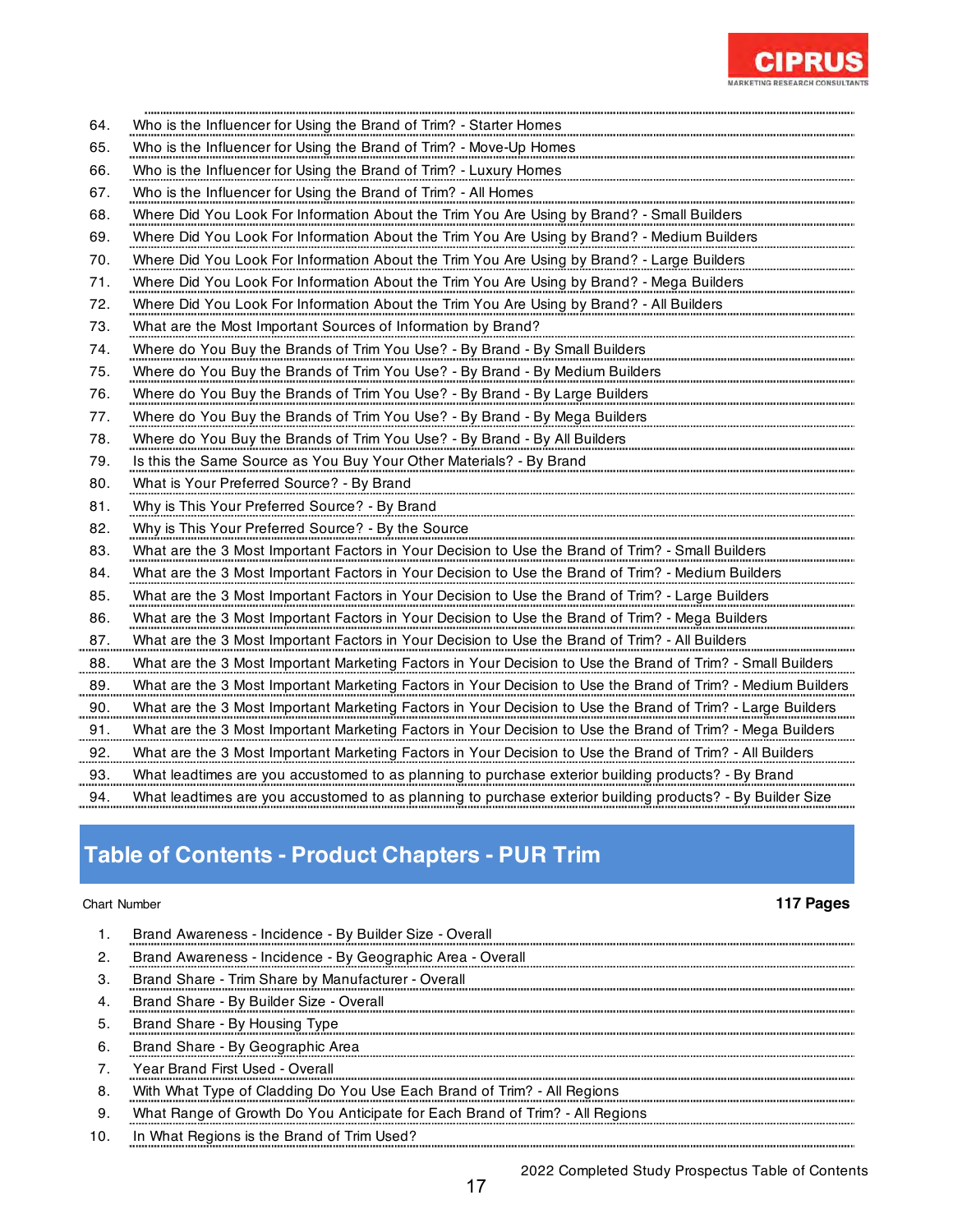

- 11. With Which Brand of Soffit is the Trim Used? All Regions Top Brands
- 12. With Which Brand of Moulding is the Trim Used? All Regions Top Brands
- 13. Who is the Decision Maker for Using the Brand of Trim? All Homes
- 14. Who is the Influencer for Using the Brand of Trim? All Homes
- 15. Where Did You Look For Information About the Trim You Are Using by Brand? All Builders
- 16. Where do You Buy the Brands of Trim You Use? By Brand By All Builders Manuscription and the Brands of
- 17. Why is Your Preferred Source Preferred?
- 18. What are the 3 Most Important Factors in Your Decision to Use the Brand of Trim? All Builders
- 19. What are the 3 Most Important Marketing Factors in Your Decision to Use the Brand of Trim? All Builders

| 1.  | Brand Awareness - Incidence - By Builder Size - Overall                |
|-----|------------------------------------------------------------------------|
| 2.  | Brand Awareness - Incidence - By Builder Size - Northeast              |
| З.  | Brand Awareness - Incidence - By Builder Size - South                  |
| 4.  | Brand Awareness - Incidence - By Builder Size - MidCentral             |
| 5.  | Brand Awareness - Incidence - By Builder Size - West                   |
| 6.  | Brand Awareness - Incidence - By Housing Type - Northeast              |
| 7.  | Brand Awareness - Incidence - By Housing Type - South                  |
| 8.  | Brand Awareness - Incidence - By Housing Type - MidCentral             |
| 9.  | Brand Awareness - Incidence - By Housing Type - West                   |
| 10. | Brand Share Overall                                                    |
| 11. | Brand Share - Starter Homes by Builders Size - Northeast               |
| 12. | Brand Share - Starter Homes by Builders Size - South                   |
| 13. | Brand Share - Starter Homes by Builders Size - MidCentral              |
| 14. | Brand Share - Starter Homes by Builders Size - West                    |
| 15. | Brand Share - Move-Up Homes by Builders Size - Northeast               |
| 16. | Brand Share - Move-Up Homes by Builders Size - South                   |
| 17. | Brand Share - Move-Up Homes by Builders Size - MidCentral              |
| 18. | Brand Share - Move-Up Homes by Builders Size - West                    |
| 19. | Brand Share - Luxury Homes by Builders Size - Northeast                |
| 20. | Brand Share - Luxury Homes by Builders Size - South                    |
| 21. | Brand Share - Luxury Homes by Builders Size - MidCentral               |
| 22. | Brand Share - Luxury Homes by Builders Size - West                     |
| 23. | Brand Share - Summary of All Home Types - Northeast                    |
| 24. | Brand Share - Summary of All Home Types - South                        |
| 25. | Brand Share - Summary of All Home Types - MidCentral                   |
| 26. | Brand Share - Summary of All Home Types - West                         |
| 27. | Brand Share - Summary of All Home Types - Small Builders               |
| 28. | Brand Share - Summary of All Home Types - Medium Builders              |
| 29. | Brand Share - Summary of All Home Types - Large Builders               |
| 30. | Brand Share - Summary of All Home Types - Mega Builders                |
| 31. | Brand Share - Summary of All Home Types - All Builders                 |
| 32. | Year Brand First Used - By Region                                      |
| 33. | Year Brand First Used - By Builder Size                                |
| 34. | With What Types of Cladding Do You Use Each Brand of Trim? - Northeast |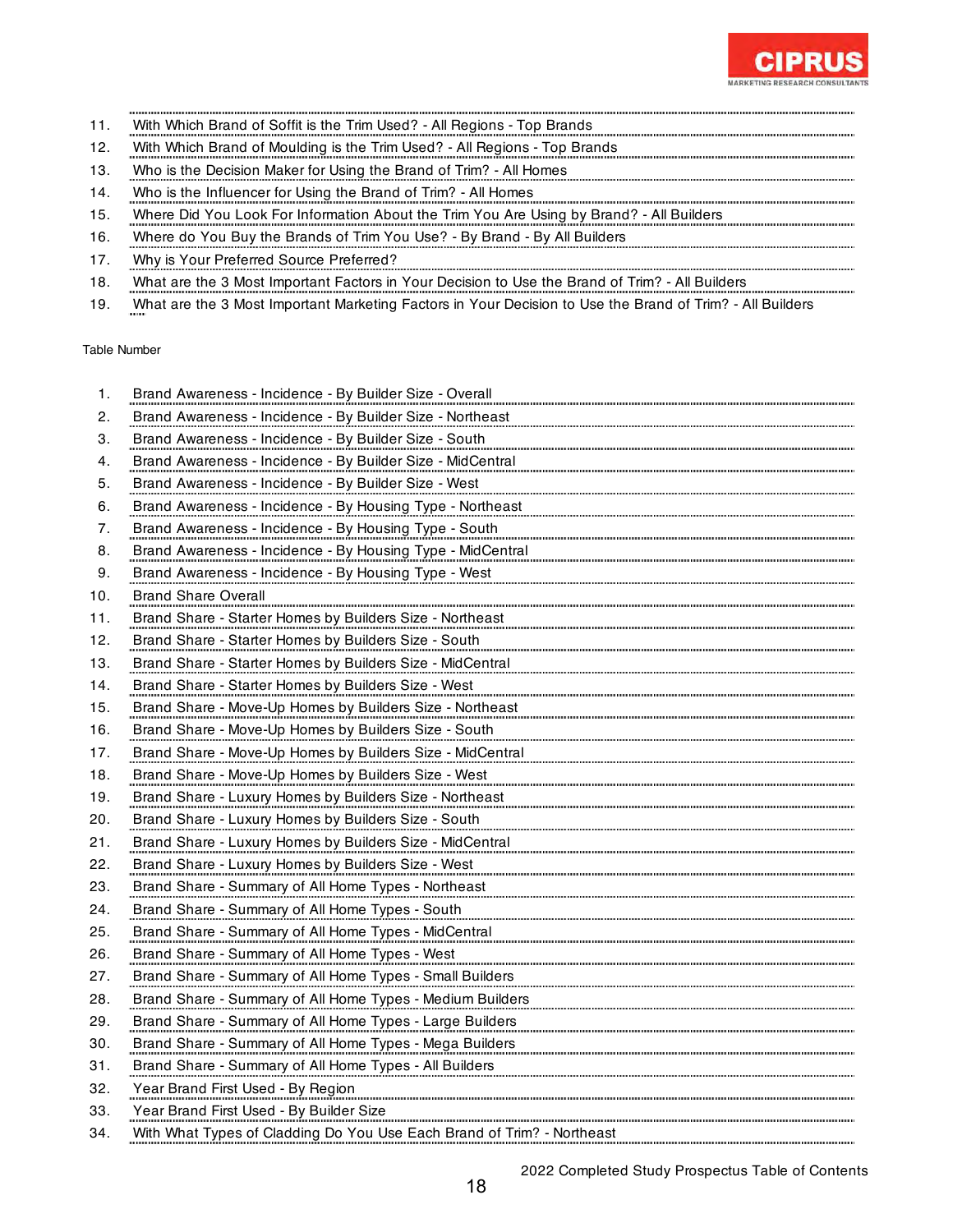

| 35. | With What Types of Cladding Do You Use Each Brand of Trim? - South                          |
|-----|---------------------------------------------------------------------------------------------|
| 36. | With What Types of Cladding Do You Use Each Brand of Trim? - MidCentral                     |
| 37. | With What Types of Cladding Do You Use Each Brand of Trim? - West                           |
| 38. | With What Types of Cladding Do You Use Each Brand of Trim? - All Regions                    |
| 39. | What Range of Growth Do You Anticipate for Each Brand of Trim? - Northeast                  |
| 40. | What Range of Growth Do You Anticipate for Each Brand of Trim? - South                      |
| 41. | What Range of Growth Do You Anticipate for Each Brand of Trim? - MidCentral                 |
| 42. | What Range of Growth Do You Anticipate for Each Brand of Trim? - West                       |
| 43. | What Range of Growth Do You Anticipate for Each Brand of Trim? - All Regions                |
| 44. | In What Regions is the Brand of Trim Used?                                                  |
| 45. | With Which Brand of Soffit is the Trim Used? - Northeast                                    |
| 46. | With Which Brand of Soffit is the Trim Used? - South                                        |
| 47. | With Which Brand of Soffit is the Trim Used? - MidCentral                                   |
| 48. | With Which Brand of Soffit is the Trim Used? - West                                         |
| 49. | With Which Brand of Soffit is the Trim Used? - All Regions                                  |
| 50. | With Which Brand of Moulding is the Trim Used? - Northeast                                  |
| 51. | With Which Brand of Moulding is the Trim Used? - South                                      |
| 52. | With Which Brand of Moulding is the Trim Used? - MidCentral                                 |
| 53. |                                                                                             |
|     | With Which Brand of Moulding is the Trim Used? - West                                       |
| 54. | With Which Brand of Moulding is the Trim Used? - All Regions                                |
| 55. | With Which Brand of Other Apps is the Trim Used? - Northeast                                |
| 56. | With Which Brand of Other Apps is the Trim Used? - South                                    |
| 57. | With Which Brand of Other Apps is the Trim Used? - MidCentral                               |
| 58. | With Which Brand of Other Apps is the Trim Used? - West                                     |
| 59. | With Which Brand of Other Apps is the Trim Used? - All Regions                              |
| 60. | Who is the Decision Maker for Using the Brand of Trim? - Starter Homes                      |
| 61. | Who is the Decision Maker for Using the Brand of Trim? - Move-Up Homes                      |
| 62. | Who is the Decision Maker for Using the Brand of Trim? - Luxury Homes                       |
| 63. | Who is the Decision Maker for Using the Brand of Trim? - All Homes                          |
| 64. | Who is the Influencer for Using the Brand of Trim? - Starter Homes                          |
| 65. | Who is the Influencer for Using the Brand of Trim? - Move-Up Homes                          |
| 66. | Who is the Influencer for Using the Brand of Trim? - Luxury Homes                           |
| 67. | Who is the Influencer for Using the Brand of Trim? - All Homes                              |
| 68. | Where Did You Look For Information About the Trim You Are Using by Brand? - Small Builders  |
| 69. | Where Did You Look For Information About the Trim You Are Using by Brand? - Medium Builders |
| 70. | Where Did You Look For Information About the Trim You Are Using by Brand? - Large Builders  |
| 71. | Where Did You Look For Information About the Trim You Are Using by Brand? - Mega Builders   |
| 72. | Where Did You Look For Information About the Trim You Are Using by Brand? - All Builders    |
| 73. | What are the Most Important Sources of Information by Brand?                                |
| 74. | Where do You Buy the Brands of Trim You Use? - By Brand - By Small Builders                 |
| 75. | Where do You Buy the Brands of Trim You Use? - By Brand - By Medium Builders                |
| 76. | Where do You Buy the Brands of Trim You Use? - By Brand - By Large Builders                 |
| 77. | Where do You Buy the Brands of Trim You Use? - By Brand - By Mega Builders                  |
| 78. | Where do You Buy the Brands of Trim You Use? - By Brand - By All Builders                   |
| 79. | Is this the Same Source as You Buy Your Other Materials? - By Brand                         |
| 80. | What is Your Preferred Source? - By Brand                                                   |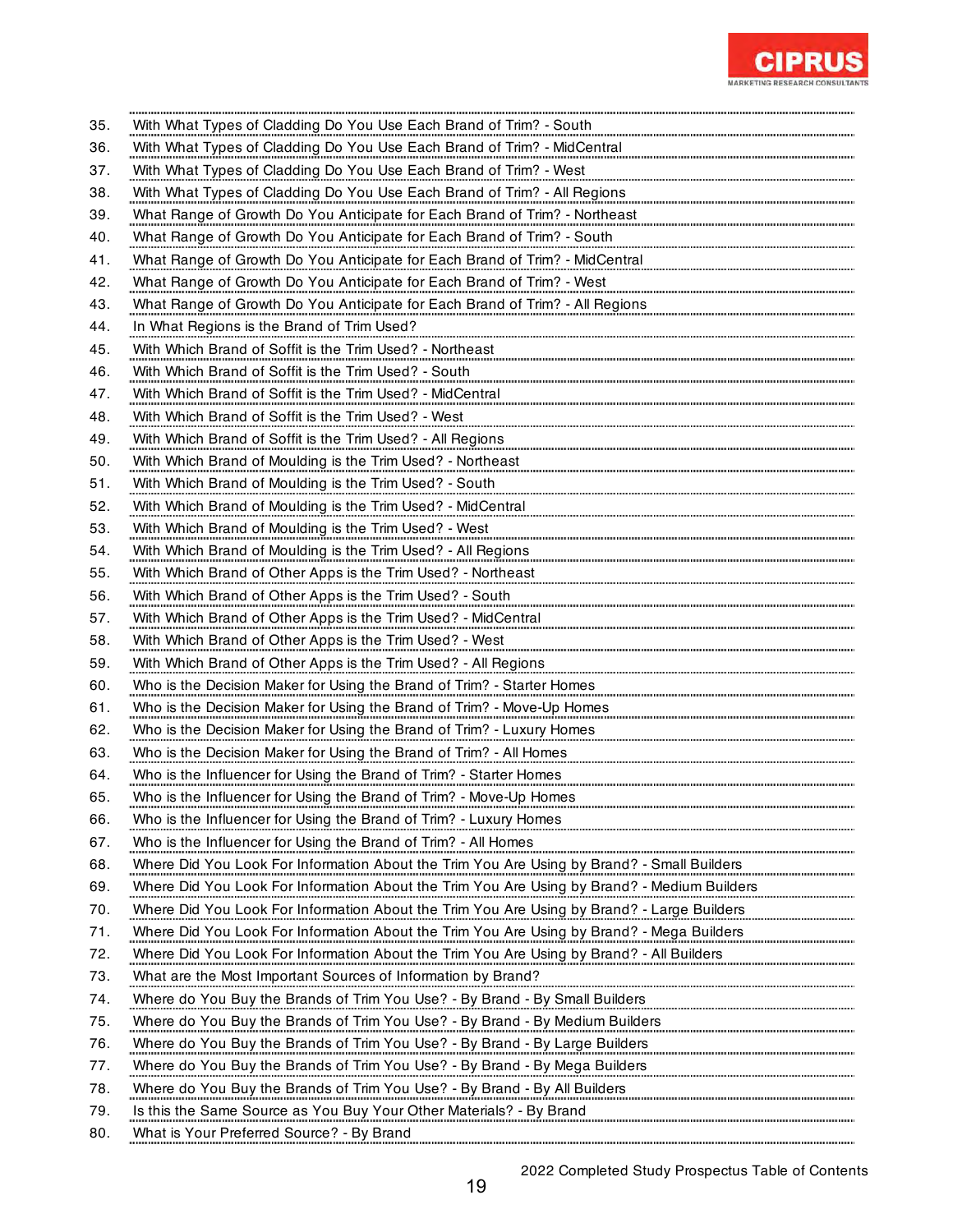

| 81. | Why is This Your Preferred Source? - By Brand                                                                |
|-----|--------------------------------------------------------------------------------------------------------------|
| 82. | Why is This Your Preferred Source? - By the Source                                                           |
| 83. | What are the 3 Most Important Factors in Your Decision to Use the Brand of Trim? - Small Builders            |
| 84. | What are the 3 Most Important Factors in Your Decision to Use the Brand of Trim? - Medium Builders           |
| 85. | What are the 3 Most Important Factors in Your Decision to Use the Brand of Trim? - Large Builders            |
| 86. | What are the 3 Most Important Factors in Your Decision to Use the Brand of Trim? - Mega Builders             |
| 87. | What are the 3 Most Important Factors in Your Decision to Use the Brand of Trim? - All Builders              |
| 88. | What are the 3 Most Important Marketing Factors in Your Decision to Use the Brand of Trim? - Small Builders  |
| 89. | What are the 3 Most Important Marketing Factors in Your Decision to Use the Brand of Trim? - Medium Builders |
| 90. | What are the 3 Most Important Marketing Factors in Your Decision to Use the Brand of Trim? - Large Builders  |
| 91. | What are the 3 Most Important Marketing Factors in Your Decision to Use the Brand of Trim? - Mega Builders   |
| 92. | What are the 3 Most Important Marketing Factors in Your Decision to Use the Brand of Trim? - All Builders    |
| 93. | What leadtimes are you accustomed to as planning to purchase exterior building products? - By Brand          |
| 94. | What leadtimes are you accustomed to as planning to purchase exterior building products? - By Builder Size   |

## **Table of Contents - Product Chapters - Primed Wood Trim**

### Chart Number **117 Pages**

|     | Brand Awareness - Incidence - By Builder Size - Overall                                         |
|-----|-------------------------------------------------------------------------------------------------|
| 2.  | Brand Awareness - Incidence - By Geographic Area - Overall                                      |
| 3.  | Brand Share - Trim Share by Manufacturer - Overall                                              |
| 4.  | Brand Share - By Builder Size - Overall                                                         |
| 5.  | Brand Share - By Housing Type                                                                   |
| 6.  | Brand Share - By Geographic Area                                                                |
| 7.  | Year Brand First Used - Overall                                                                 |
| 8.  | With What Type of Cladding Do You Use Each Brand of Trim? - All Regions                         |
| 9.  | What Range of Growth Do You Anticipate for Each Brand of Trim? - All Regions                    |
| 10. | In What Regions is the Brand of Trim Used?                                                      |
| 11. | With Which Brand of Soffit is the Trim Used? - All Regions - Top Brands                         |
| 12. | With Which Brand of Moulding is the Trim Used? - All Regions - Top Brands                       |
| 13. | Who is the Decision Maker for Using the Brand of Trim? - All Homes                              |
| 14. | Who is the Influencer for Using the Brand of Trim? - All Homes                                  |
| 15. | Where Did You Look For Information About the Trim You Are Using by Brand? - All Builders        |
| 16. | Where do You Buy the Brands of Trim You Use? - By Brand - By All Builders                       |
| 17. | Why is Your Preferred Source Preferred?                                                         |
| 18. | What are the 3 Most Important Factors in Your Decision to Use the Brand of Trim? - All Builders |

19. What are the 3 Most Important Marketing Factors in Your Decision to Use the Brand of Trim? - All Builders

### Table Number

|    | Brand Awareness - Incidence - By Builder Size - Overall    |
|----|------------------------------------------------------------|
|    | Brand Awareness - Incidence - By Builder Size - Northeast  |
|    | Brand Awareness - Incidence - By Builder Size - South      |
|    | Brand Awareness - Incidence - By Builder Size - MidCentral |
| 5. | Brand Awareness - Incidence - By Builder Size - West       |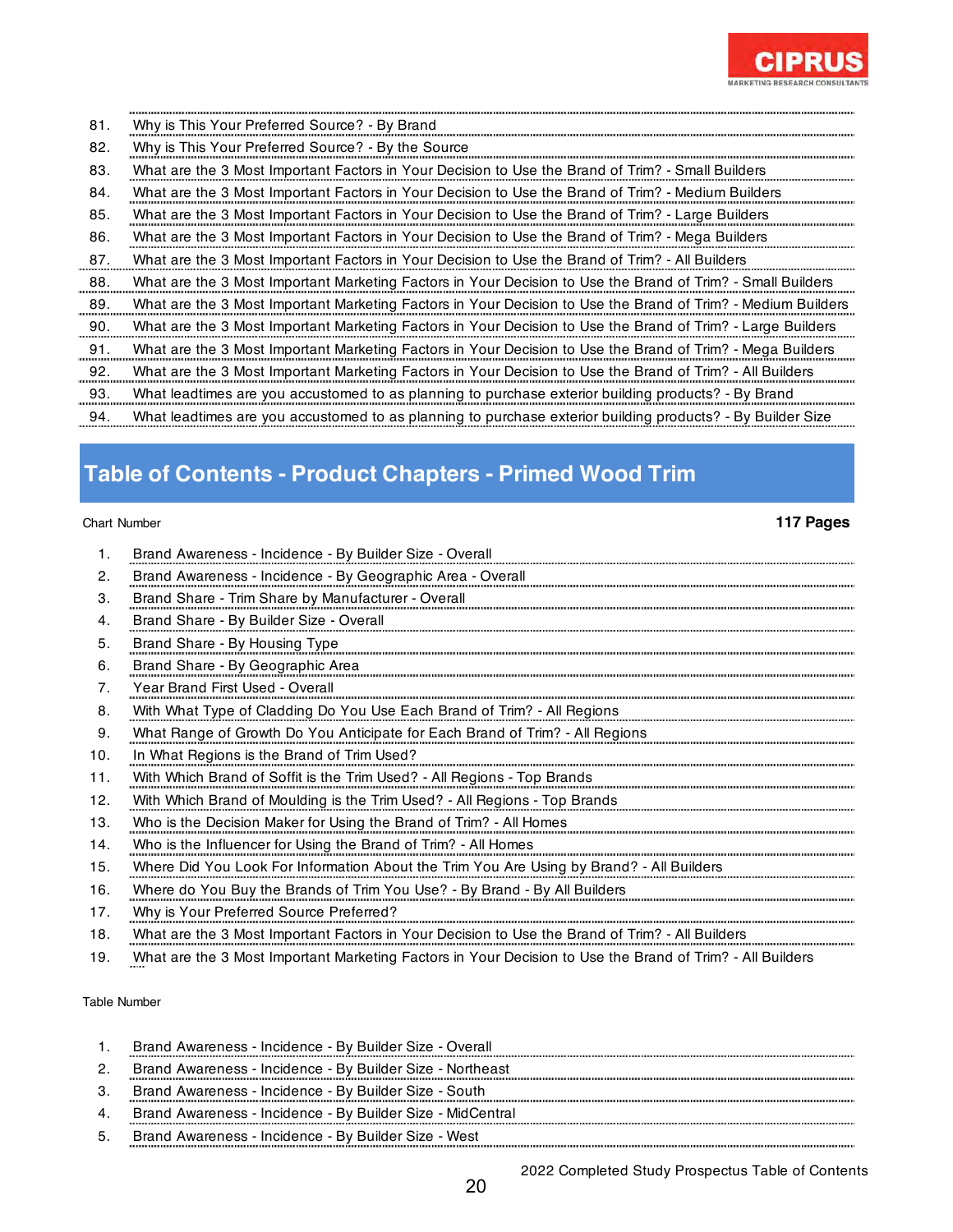

| 6.  | Brand Awareness - Incidence - By Housing Type - Northeast                                                              |
|-----|------------------------------------------------------------------------------------------------------------------------|
| 7.  | Brand Awareness - Incidence - By Housing Type - South                                                                  |
| 8.  | Brand Awareness - Incidence - By Housing Type - MidCentral                                                             |
| 9.  | Brand Awareness - Incidence - By Housing Type - West                                                                   |
| 10. | <b>Brand Share Overall</b>                                                                                             |
| 11. | Brand Share - Starter Homes by Builders Size - Northeast                                                               |
| 12. | Brand Share - Starter Homes by Builders Size - South                                                                   |
| 13. | Brand Share - Starter Homes by Builders Size - MidCentral                                                              |
| 14. | Brand Share - Starter Homes by Builders Size - West                                                                    |
| 15. | Brand Share - Move-Up Homes by Builders Size - Northeast                                                               |
| 16. | Brand Share - Move-Up Homes by Builders Size - South                                                                   |
| 17. | Brand Share - Move-Up Homes by Builders Size - MidCentral                                                              |
| 18. | Brand Share - Move-Up Homes by Builders Size - West                                                                    |
| 19. | Brand Share - Luxury Homes by Builders Size - Northeast                                                                |
| 20. | Brand Share - Luxury Homes by Builders Size - South                                                                    |
| 21. | Brand Share - Luxury Homes by Builders Size - MidCentral                                                               |
| 22. | Brand Share - Luxury Homes by Builders Size - West                                                                     |
| 23. | Brand Share - Summary of All Home Types - Northeast                                                                    |
| 24. | Brand Share - Summary of All Home Types - South                                                                        |
| 25. | Brand Share - Summary of All Home Types - MidCentral                                                                   |
| 26. | Brand Share - Summary of All Home Types - West                                                                         |
| 27. | Brand Share - Summary of All Home Types - Small Builders                                                               |
| 28. | Brand Share - Summary of All Home Types - Medium Builders                                                              |
| 29. | Brand Share - Summary of All Home Types - Large Builders                                                               |
| 30. | Brand Share - Summary of All Home Types - Mega Builders                                                                |
| 31. | Brand Share - Summary of All Home Types - All Builders                                                                 |
| 32. | Year Brand First Used - By Region                                                                                      |
| 33. | Year Brand First Used - By Builder Size                                                                                |
| 34. | With What Types of Cladding Do You Use Each Brand of Trim? - Northeast                                                 |
| 35. | With What Types of Cladding Do You Use Each Brand of Trim? - South                                                     |
| 36. | With What Types of Cladding Do You Use Each Brand of Trim? - MidCentral                                                |
| 37. | With What Types of Cladding Do You Use Each Brand of Trim? - West                                                      |
| 38. | With What Types of Cladding Do You Use Each Brand of Trim? - All Regions                                               |
| 39. | What Range of Growth Do You Anticipate for Each Brand of Trim? - Northeast                                             |
| 40. | What Range of Growth Do You Anticipate for Each Brand of Trim? - South                                                 |
| 41. | What Range of Growth Do You Anticipate for Each Brand of Trim? - MidCentral                                            |
| 42. | What Range of Growth Do You Anticipate for Each Brand of Trim? - West                                                  |
| 43. | What Range of Growth Do You Anticipate for Each Brand of Trim? - All Regions                                           |
| 44. | In What Regions is the Brand of Trim Used?                                                                             |
| 45. | With Which Brand of Soffit is the Trim Used? - Northeast                                                               |
| 46. | With Which Brand of Soffit is the Trim Used? - South                                                                   |
| 47. | with Which Brand of Soffit is the Trim Used? - MidCentral<br>With Which Brand of Soffit is the Trim Used? - MidCentral |
| 48. | With Which Brand of Soffit is the Trim Used? - West                                                                    |
| 49. | With Which Brand of Soffit is the Trim Used? - All Regions                                                             |
| 50. | With Which Brand of Moulding is the Trim Used? - Northeast                                                             |
| 51. | With Which Brand of Moulding is the Trim Used? - South                                                                 |